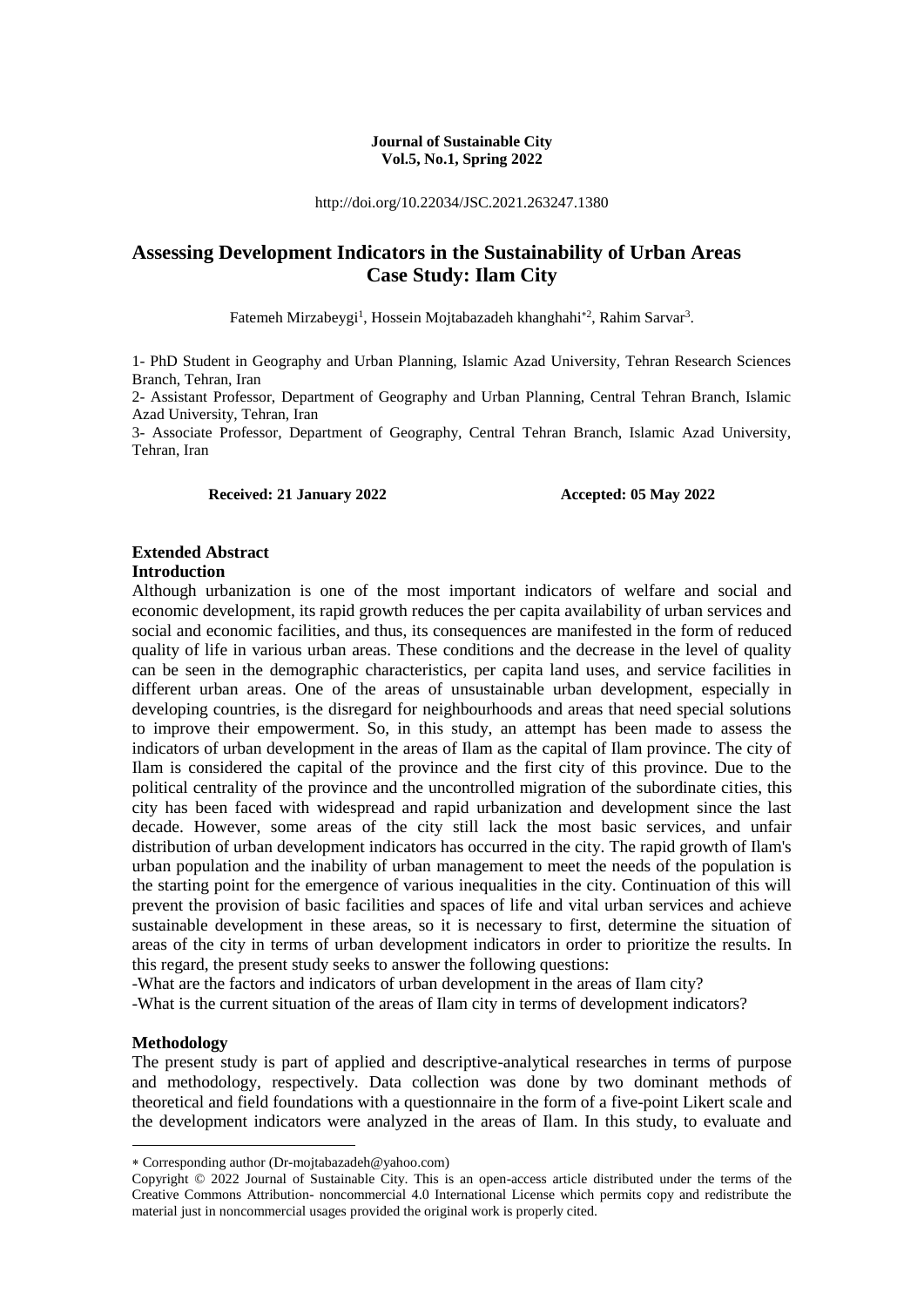ensure the validity of the questionnaire, the validity of the questionnaire was exerted and the opinions of geography and urban planning experts and university professors were used. The reliability based on SPSS software and Cronbach's alpha is equal to 0.784, which indicates the reliability is suitable. The statistical population of the expert group includes 20 professors and graduate students in the fields of geography and urban planning of Ilam universities. To analyze the indicators, SWARA and BORDA and COPELAND methods have been used. Thus, the SWARA method has been used for the importance and measurement of research indicators and for spatial analysis and prioritization of indicators among the areas of Ilam city, BORDA and COPELAND methods have been exerted.

#### **Results and discussion**

According to experts, physical, economic, social, security, and biological indicators have been identified as the most important ones, respectively. The results of the analysis show that the neighbourhoods around the city, especially those located in the east, south, and southwest are in a more undesirable situation than other ones. In contrast, the central areas of the city in the northern vicinity are in a good position in terms of socio-economic indicators. The analysis of the spatial pattern of the development distribution in the city, in addition to confirming the concentration of developed neighbourhoods in the center and middle areas, and the accumulation of undeveloped neighbourhoods in the southern and western parts of the city, indicates that the non-randomness of this situation and the existence of a clustered spatial pattern. This means that the socio-economic distance of neighbourhoods has emerged in the form of space in the city and indicates the fragmentation of the city.

#### **Conclusion**

According to the studies and analyzes, the urban areas of Ilam are divided into four groups in terms of prioritizing the degree of development which including sustainable, semi-sustainable, unstable and completely unstable. The results of the analysis show that the suburbs of the city, especially the areas located in the east, south, and southwest are in a more undesirable situation than other areas. In contrast, the central areas of the city in the northern vicinity are in a good position in terms of socio-economic indicators. Spatial pattern analysis of the development distribution in the city, in addition to confirming the concentration of developed areas in the center and middle areas of the city and the accumulation of undeveloped areas in the southern and western parts of the city, indicates that the non-randomness of this situation and the existence of a clustered spatial pattern. This means that the socio-economic distance of the neighborhoods has emerged in the form of space in the city and indicates the fragmentation of the city.

**Keywords:** Urban Development Indicators, Sustainability, Urban Areas, Ilam City.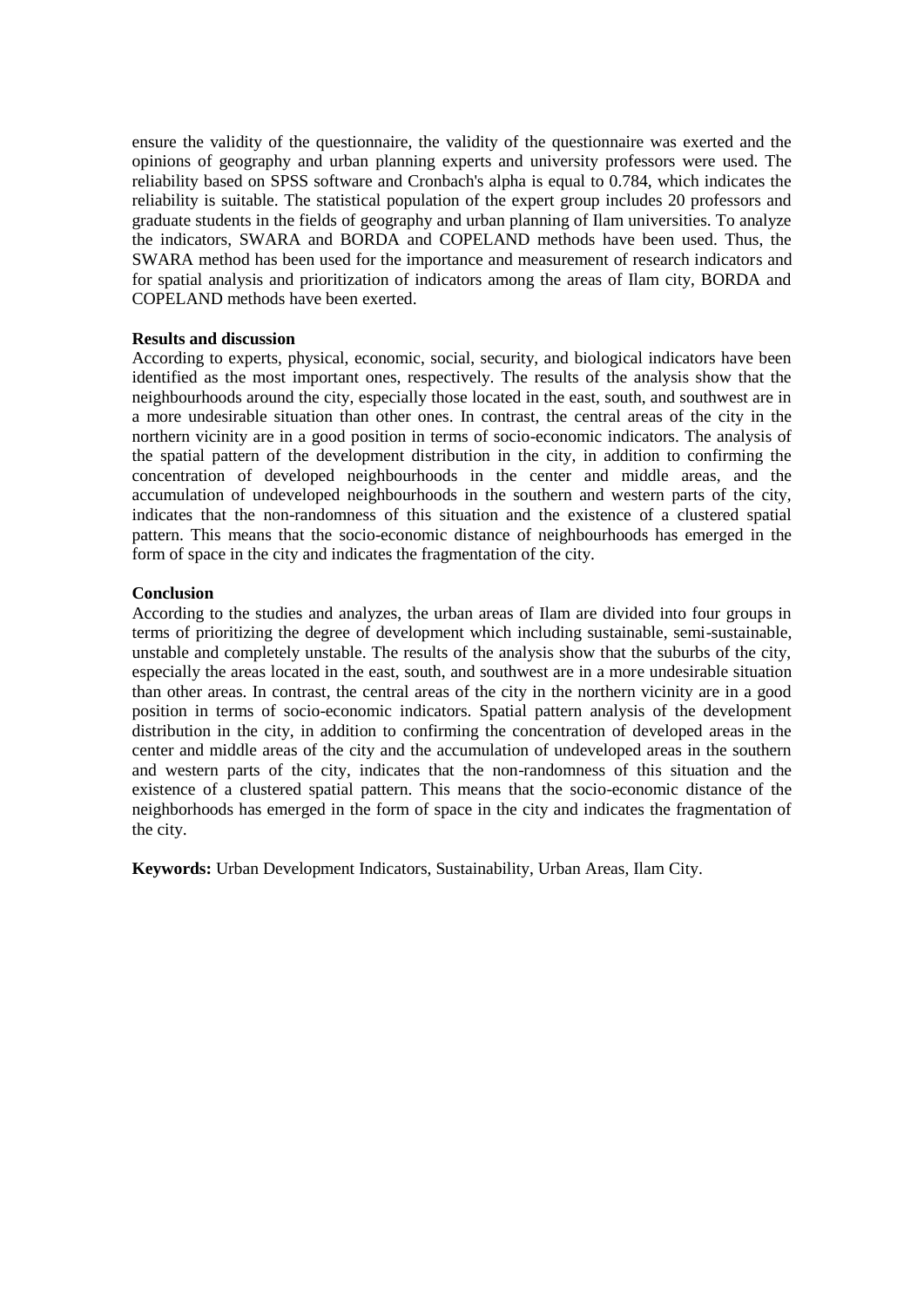# **فصلنامه شهر پایدار، دورۀ ،5 شماره ،1 بهار 1401 صص. 1-15**

http://doi.org/10.22034/JSC.2021.263247.1380

# **سنجش شاخصهای توسعه در پایداری نواحی شهری مطالعه موردی: شهر ایالم**

**فاطمه میرزابیگی -** دانشجوی دکتری جغرافیا و برنامهریزی شهری، دانشگاه آزاد اسالمی، واحد علوم تحقیقات تهران، تهران، ایران **-** استادیار گروه جغرافیا و برنامهریزی شهری، واحد تهران مرکزی، دانشگاه آزاد اسالمی، تهران، ایران **<sup>1</sup> حسین مجتبیزاده خانقاهی رحیم سرور -** استاد جغرافیا و برنامهریزی شهری، دانشگاه آزاد اسالمی، واحد علوم تحقیقات تهران، تهران، ایران

**تاریخ دریافت: 1400/11/01 تاریخ پذیرش: 1401/02/15**

# **چکیده**

یکی از اصول توسعه پایدار شهری، دستیابی عادالنه نواحی شهری در حیطه شاخصهای توسعه است و شناخت وضعیت نواحی شهری نقش مهمی در دستیابی به توسعه پایدار شهری دارد. در این راستا هدف پـژوهش حاضـر تحلیل و سنجش شاخصهای توسعه در پایداری نـواحی شـهر ایـالم اسـت. پـژوهش ازنظـر هـدف توسـعهای- کاربردی، و ازنظر متدولوژی توصیفی – تحلیلی میباشد. گردآوری اطالعات از نوع مطالعات اسنادی و میدانی بـا ابزار پرسشنامه از خبرگان است. پـن شـاخص کالبـدی، اقتصـادی، اجتمـاعی، امنیـت، زیسـتمحیطی بـهعنوان شاخصهای پژوهش احصاء شده که با روش سوارا مورد وزندهی قرارگرفتهاند. در رتبهبندی نواحی شهر ایـالم از روش های ادغامی بردا و کپانند استفاده گردید. مطابق نتـایج، نـواحی شـهری ایـلام ازنظـر اولویتبنـدی درجـه توسعهیافتگی، به چهار گروه پایدار، نیمه پایدار، ناپایدار و کاملاً ناپایدار تقسیم شدند. نتایج تحلیلهای سوارا نشـان میدهد بر اساس نظر خبرگان، شاخصهای، کالبدی، اقتصادی، اجتماعی، امنیت و زیستی به ترتیب بااهمیتترین شاخصها شناساییشدهاند. همچنین نتایج حاصل از کپ لند و بردا نشان میدهد نـواحی پیرامـونی شـهر بـهویژه نواحی واقع در نواحی شرق، جنوب و جنوب غربی وضعیت نامناسبتری نسبت به سایر نواحی دارنـد؛ و در مقابـل مناطق مرکزی شهر در مجاورت شمالی، وضعیت مناسبی ازنظر شاخصهای اجتماعی- اقتصادی را دارا میباشند. تحلیل الگوی فضایی نحوه توزیع توسعهیافتگی در شهر نیز عالوه بر اینکه مؤید تمرکـز محـالت توسـعهیافته در نواحی مرکز و میانه شهر و تجمع محالت توسعهنیافته در نواحی پیرامونی جنوب و غرب شهر میباشد، بر تصادفی نبودن این وضعیت و وجود الگوی فضایی خوشهای حکایت دارد.

**واژگان کلیدی:** شاخصهای توسعه شهری، پایداری، نواحی شهری، شهر ایالم.

**.**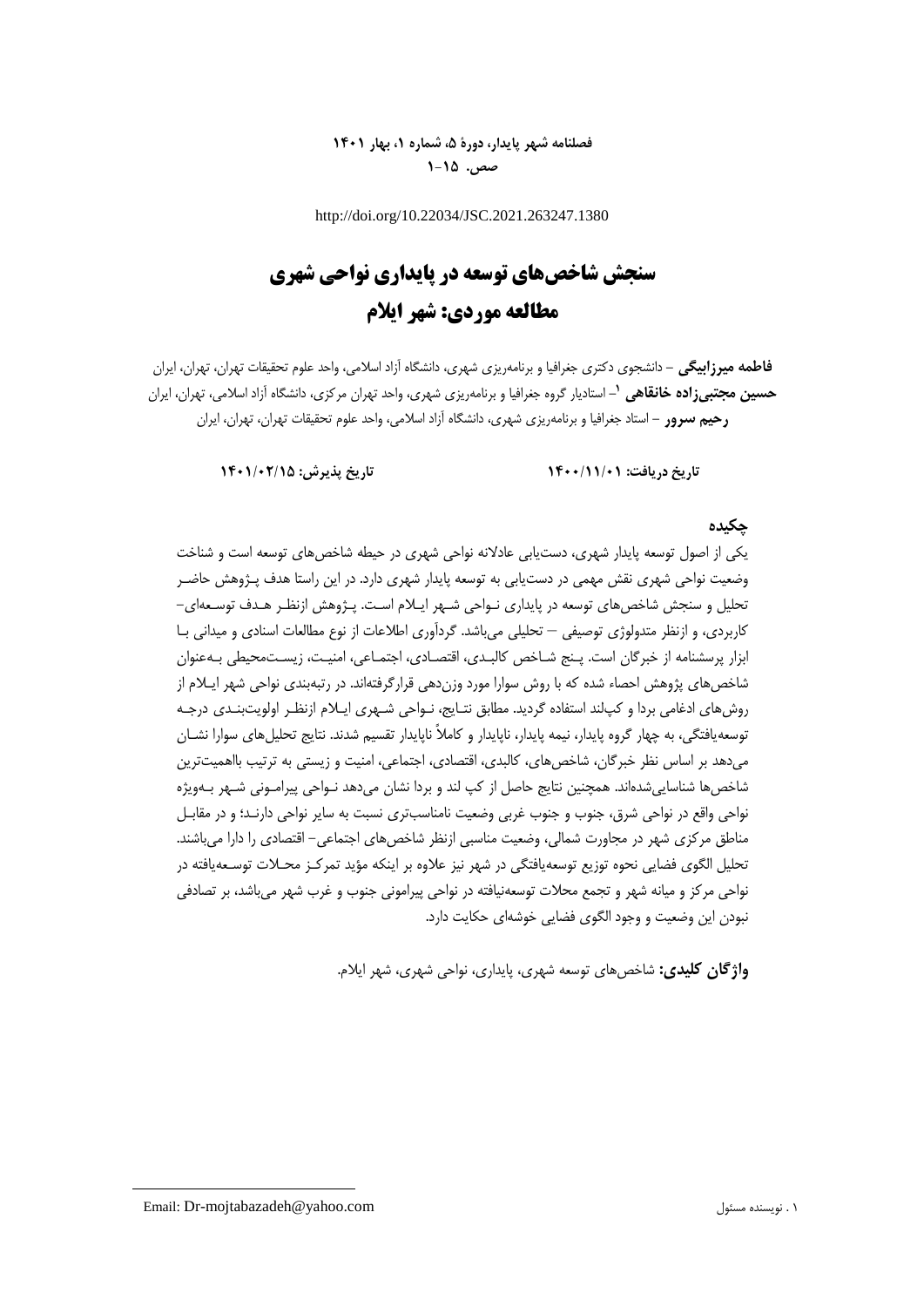**مقدمه**

در سال 5101 حدود 21 درصد مردم جهان در شهرها سکونت داشتهاند و تخمین زده میشود که تا سال 5121 حدود 17 درصد از جمعیت جهان در شهرها زندگی خواهند کرد (871 :2017 , Yang et al, 2017). بااین حال، اگرچه شهر و شهرنشـینی یکی از مهمترین شاخصهای رفاه و توسعه اجتماعی و اقتصادی است ولی رشد شـتابان آن سـرانه برخـورداری از انـواع خدمات شهری و امکانات اجتماعی و اقتصادی را کاهش میدهد و از این طریق پیامـدهای آن بهصـورت کـاهش سـطح کیفیت زندگی در عرصههای مختلف شهری نمایان میشود. این شرایط و کاهش سطح کیفیت را میتوان در ویژگیهای جمعیتی، سرانه کاربریها و امکانات خدماتی در مناطق و حوزههای مختلف شهری مشـاهده نمـود )قربـانی و همکـاران، :0335 1(. چنین وضعیتی تقاضای بسیاری برای توسعه زیرساختهای پایه به وجود آورده ) ,Mathenge & Schouten 2010:819( و زمینه مطالعه جدی مدیران و برنامهریزان شهری و همچنین سیاستمداران را فراهم آورده است )زیاری و همکاران، :0331 073(. یکی از زمینههای ناپایداری توسعه شـهری بـهویژه در کشـورهای درحالتوسـعه، بیتـوجهی بـه محالت و نواحی است که نیازمند چارهاندیشیهای ویـژه بـرای بهبـود وضـعیت توانمندسـازی آنهاسـت )ابـراهیمزاده و همکاران، :0331 5(. نواحی شهری بهعنوان بستر زیست بشر نقش اساسی در ایجاد رضایت او از زندگی داشته و درواقـع شکلدهنده سبک زندگی انسان و تعیینکننده کیفیت زندگی او به شمار میروند. از قدیماالیام محالت و نـواحی شـهری نقشی اساسی در توسعه شهر داشته و در بسیاری از موارد برخی از محالت شهری قدرت اداره یک شهر را در دست داشته است (هاشمی،١٣٩٧: ٧٨). این امر باعث گردیده که توزیع ناعادلانـهای در زمینـه خـدمات و شـاخصهای تأثیرگـذار در توسعه پایدار شهری در بین نواحی شهری به وجود بیاید. این امر ضمن ایجاد مناطق دوقطبی و باال و پـایین در شـهرها، هجوم جمعیت مصرفکننده به این مناطق را در پی دارد، بهطوریکه از یکسو، فشار زیسـتمحیطی، ترافیکـی، آلـودگی اعم از صوتی، هوا و ... و از سوی دیگر به سبب جذب کاربریهای مکمل، موازی، تشدید قطبی شدن فضایی در شـهرها را به دنبال دارد (نظم فر و همکاران، ۱۳۹۷: ۱۴) بهگونهای که شهرها با محیطهای متراکم، نامطلوب و ناسازگار با توسعه پایدار مواجه خواهند شد (داداشپور و رستمی، ۱۳۹۰: ۲۲). درک ناسازگار از پایداری شهری منجر به عـدم وجـود راهحـل یکپارچه و اقدامات هماهنگ شده برای پرداختن به چنین مسـئله پیچیـدهای میشـود، ازایـنرو ضـرورت درك جـامع از پایداری در زمینه مناطق شهری را ضروری میکند (148 :Kaur & Garg, 2019). در مواجهـه بـا رشـد مشـکل[فرین نواحی شهری، رویکردهای مختلف برنامهریزی به دنبال راهحلهای واقعبینانه توسـعه شـهری هسـتند کـه از مهمتـرین رویکردهای آن، رویکرد توسعه پایدار نواحی شهری است. برای دستیابی به پایداری جامعه، بایـد بـه سـطوح پـایینتری ازجمله نواحی و محالت شهری بیشتر توجه شود.

در این راستا در این پژوهش سعی شده است به سنجش شاخصهای توسعه شهری نـواحی شـهر ایـالم بـهعنوان مرکـز استان ایالم، پرداخته شود. شهر ایالم بهعنوان مرکز استان و بهعنوان نخست شهر این استان محسوب میشود. این شهر به دلیل مرکزیت سیاسی استان و مهاجرت بیرویه شهرهای تابع از دهـه گذشـته بـا رشـد و توسـعه گسـترده و شـتابان شهرنشینی مواجه شده است. این در حالی است که برخی از نواحی این شهر هنوز از ابتداییترین خدمات بیبهره هسـتند و توزیع ناعادالنهای درزمینه شاخصهای توسعه شهری در این شهر رخداده است. رشد شتابان جمعیـت شـهری ایـالم و ناتوانی مدیریت شهری در پاسخگویی به نیازهای جمعیت، نقطه آغازی جهت پیـدایش نابرابریهـای مختلـف در سـطح شهر است. تداوم این امر مانع از فراهم شدن امکانات و فضاهای اساسی زندگی و خدمات حیاتی شهری و دسـتیابی بـه توسعه پایدار در این نواحی خواهد شد، بنابراین ضرورت دارد تا ابتدا وضعیت نواحی این شهر ازنظـر شـاخصهای توسـعه شهری مشخص شوند تا در راستای نتایج حاصل اولویتبندی در بین نواحی صورت گیرد. در این راسـتا پـژوهش حاضـر درصدد پاسخ به سؤال زیر است: عوامل و شاخصهای توسعه شهری در نواحی شهر ایالم کدماند؟ وضعیت موجود نواحی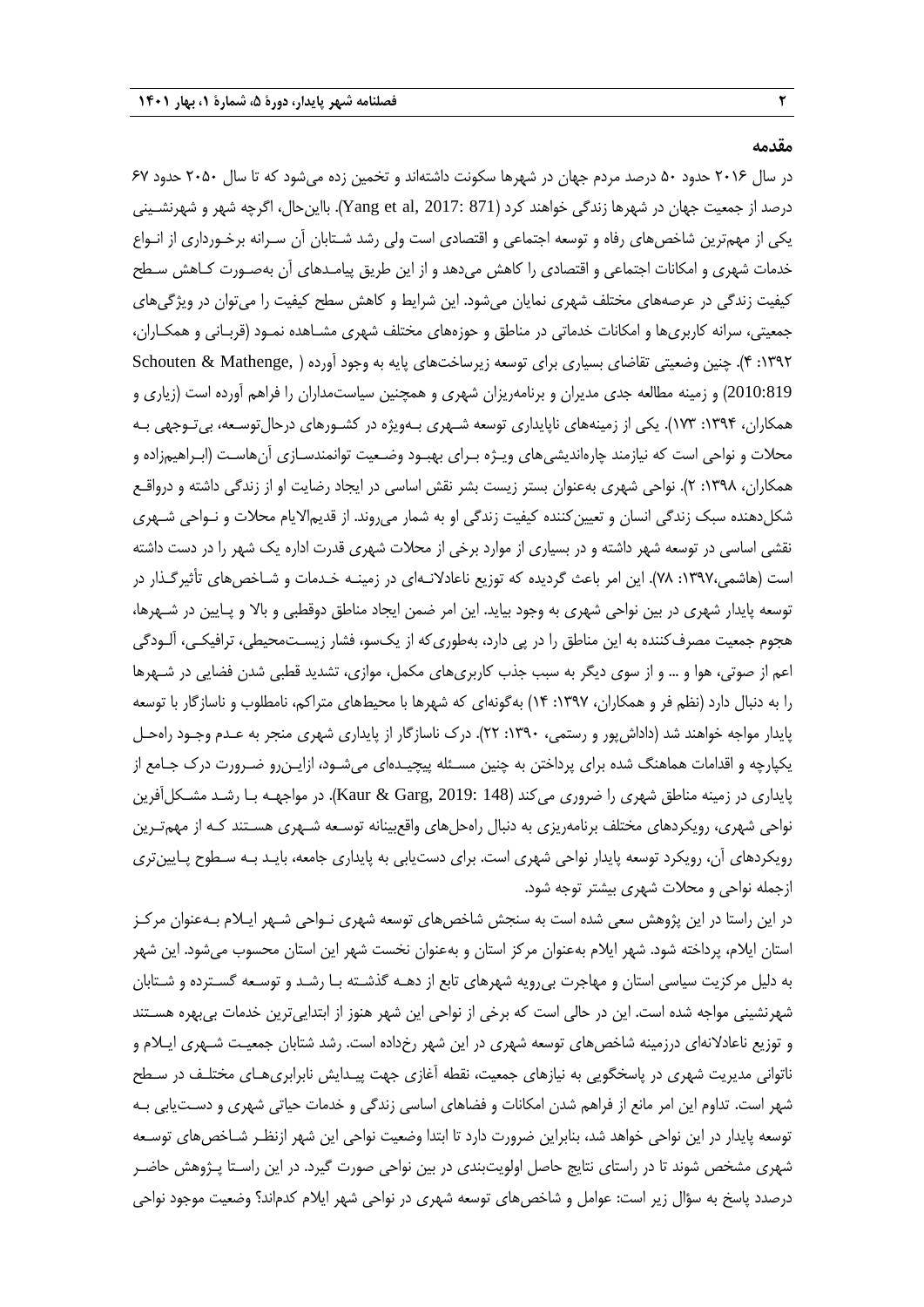شهر ایالم ازنظر شاخصهای توسعه چگونه است؟ در سالهای اخیر پیرامون سنجش کیفیت زندگی مطالعاتی صورت پذیرفته است که هرکدام کیفیت زنـدگی در شـهرهای مختلف را موردسنجش قرار دادهاند. ازجمله این مطالعات در سطح خارجی و داخلی میتوان به تحقیقات زیر اشاره کرد. قدیری و همکاران (۱۴۰۰) در پژوهشی به تحلیل شاخصهای کیفیت زندگی در محلات شهری (مطالعـه مـوردی: شـهر کوهبنان) پرداختهاند. مطابق نتایج، بیانگر وجود تفاوت در کیفیت زندگی محلات است. عوامل میزان درآمد، دسترسی بـه امکانات بهداشتی و فرصتهای شغلی در بین سایر عوامل بررسیشده تأثیر بیشـتری در کیفیـت زنـدگی شـهر کوهبنـان داشتهاند، الزم است این عوامل نیز در اولویت رسیدگی و برنامهریزی قرار گیرند. نتیجه اینکه در شناخت و بهبود کیفیـت زندگی لازم است شرایط محلی، اجتماعی و محیطی هر شهر بهخوبی موردتوجه قرار گیـرد. احـدنژاد روشـتی و همکـاران )0331( در پژوهشی به تحلیل و ارزیابی شاخصهای زیست پذیری در نواحی شهری )مطالعـه مـوردی: نـواحی 53 گانـه شهر زنجان) پرداختهاند. نتایج نشان میدهد که با توجه به معیارهای ارزیابی در ۲۵ ناحیه شهری زنجان، نـواحی واقـع در شمال و شمال شرق به دلیل قدمت کم و بافت مسکونی جدید که نظام محلی و شبکه دسترسی منظم نیـز دارنـد، دارای وضعیت بالاتر از متوسط و نواحی مرکزی و جنوبی شهر که محلات قدیمی و تاریخی را پوشش میدهند به دلیل داشـتن بافت قدیم و بعضاً مسئلهدار همراه با شرایط پایین تر از حد متوسط در اکثر شاخص ارزیابی میگردند. درمجموع، ١٢ ناحیه شهری دارای وضعیت قابلقبول و قابلتحمل، و 3 ناحیـه شـهری دارای وضـعیت نـامطلوب و غیرقابـلقبول و 5 ناحیـه شهری دارای وضعیت متوسط میباشند. سلیمی سبحان و همکاران (۱۳۹۸) در پژوهشی به بررسی و تحلیل شـاخصهای راهبرد توسعه شهری (CDS) (مطالعه مـوردی: شـهر کـازرون) پرداختهانـد. در ایـن پـژوهش شـهر کـازرون بـه لحـاظ شاخصهای نظیر قابلیت زندگی، رقابتی بودن، بانکی بودن و نیز حکمروایی شهری موردبررسی قرارگرفتهاند. نتایج نشان داد که اختالف معناداری میان میانگینهای شاخص حکمروایی خوب شهری در بین دو گروه شهروندان و مدیران شهری در شهر کازرون وجود دارد. پورمحمدی و همکاران (۱۳۹۸) در پژوهشی به تحلیل و اولویتبندی مناطق شهری بر اساس شاخصهای توسعه پایدار با استفاده از تکنیک تاپسیس فازی در کلانشهر تبریز پرداختهاند. نتایج پژوهش نشان میدهـد مناطق 5 و 1 به ترتیب با کسب 1/17 و 1/11 امتیاز در سطح باالی پایداری نسـبت بـه شـاخصهای انتخابشـده قـرار دارند؛ منطقه ۱۰ و ۷ به ترتیب با کسب ۱/۳۰ و ۱/۳۲ امتیاز در حالت ناپایدار قرار دارند. تجزیهوتحلیل نتایج حاصل از این بررسی نشان میدهد که کمبودهای موجود در توسعهیافتگی مناطق این شهر عوامل متعددی ازجمله: ساخت زمین، توزیع نامناسب خدمات و تسهیالت شهری، عدم دسترسی روان، ضعف برنامهریزی، اجرا، مدیریت و حکمروایـی شـهری خـوب شهری دخالت دارد. نظمفر و همکاران )0331( در پژوهشی به بررسی میزان برخـورداری از خـدمات عمـومی در نـواحی شهری (مطالعه موردی: شهرهای استان مازندران) پرداختهاند. نتایج نشــان داده اسـت کـه شـهر آمــل بـا ۱/۹۴۹ درصـد برخورداری جزو برخوردارترین و شهر پل سفید با 1/113 درصد جـزو محرومتـرین شـهر ازنظـر زیرسـاختهای خـدمات شهری در استان مازندران میباشند؛ همچنین نحوه توزیع زیرساختهای خدمات شهری در سطح استان مازندران از نـوع نامتقارن با چولگی مثبت است. ایمانی و همکاران )0337( در پژوهشی به واکاوی نقش شاخصهای توسعه پایدار شـهری در ساماندهی نواحی دچار افت شهری (مطالعه موردی: محله عالیقاپوی اردبیـل) پرداختنـد. بـر اسـاس نتـایج پـژوهش، شاخصهای دفع زباله، عمر ساختمان، وضـع فعالیتهـا و تـراکم خـانوار در واحـد مسـکونی، همچنـین ابعـاد اجتمـاعی، زیستمحیطی، کالبدی و اقتصادی، به ترتیب باالترین امتیاز را کسب کردهانـد. نظمفـر و پاشـازاده )0337( در پژوهشـی تحت عنوان ارزیابی سطح پایداری محلههای مسکونی در نواحی پیرا- شهری )مطالعه موردی: شهر اردبیل( به این نتیجه رسیدهاند که محلههای هدف ازنظر معیارهای پایداری در وضعیت ناپایداری قرار دارنـد و ویژگیهـای فـردی در پایـداری محلهها تأثیر میگذارند. معیارهای اقتصادی و اجتماعی بیشترین تـأثیر و معیارهـای زیسـتمحیطی کمتـرین تـأثیر را در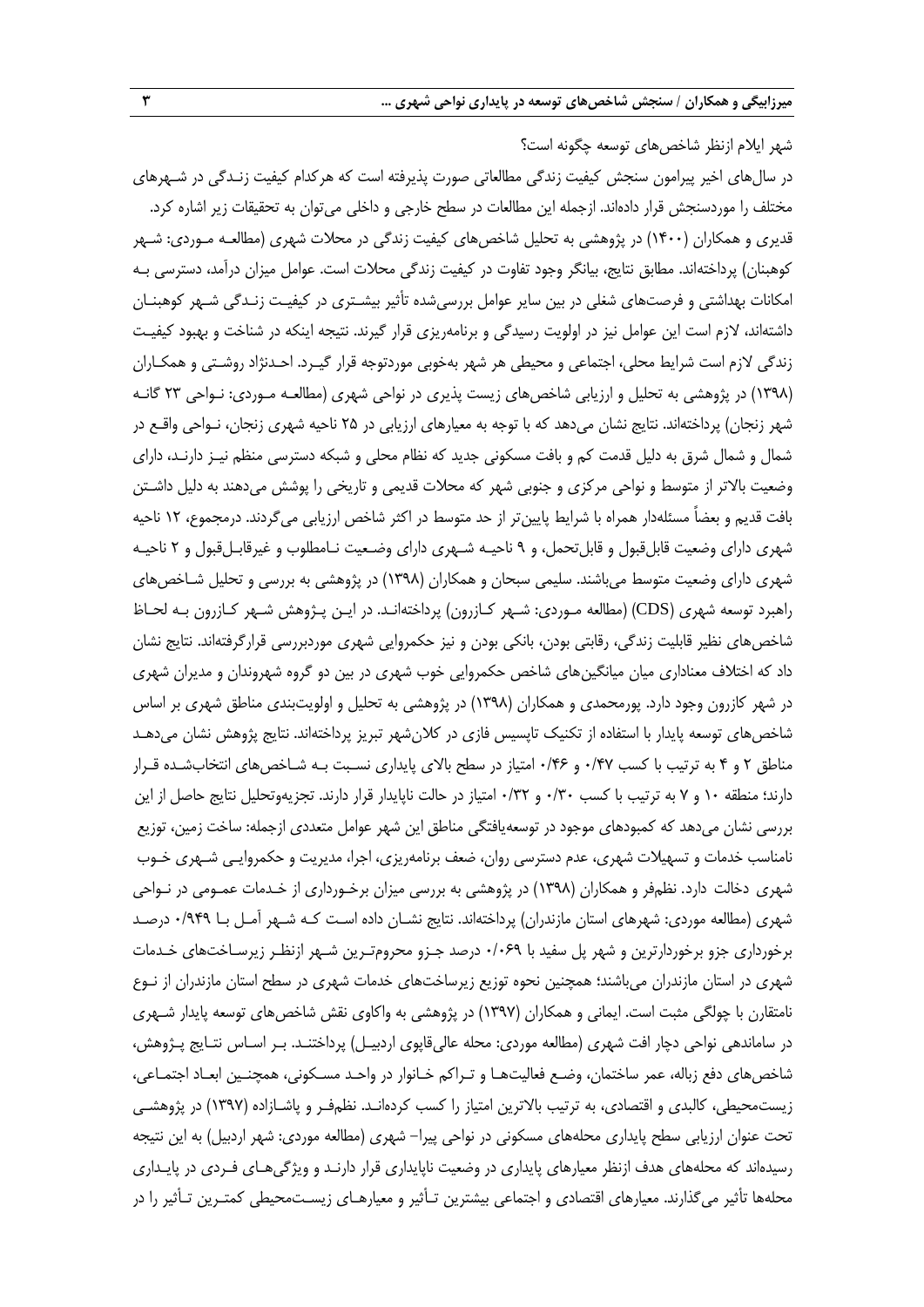پایداری محله نشان دادند. ازنظر رتبهبندی محلهها نیز باوجود ناپایداری بین محلههای هدف، محله نیاز نسـبت بـه سـایر محلهها بهویژه محله کلخوران دارای پایداری نسـبتاً مناسـبی اسـت. از مهمتـرین دالیـل ناپایـداری محلـههای یادشـده کمتوجهی مدیران شهری به تأمین امکانات و خدمات برای این محلههاست. پروزن و همکاران )0337( در پژوهشـی بـه سنجش شاخصهای توسعه پایدار در جهت شـکلگیری توسـعه پایـدار محلـهای در شـهر مهابـاد پرداختهانـد. وضـعیت شاخصهای توسعه پایدار و پایداری محلات واقع در بافتهای گوناگون شهر مهاباد از حیـث چهـار نـوع بافـت قـدیمی، میانی، بافت جدید و اسکان غیررسمی بر مبنای ۵ شاخص اصلی (کالبدی، اجتمـاعی – فرهنگـی، اقتصـادی، خـدماتی و زیستمحیطی) و ۴۴ شاخص فرعی در نظر گرفتهشده است. آزمون پیرسون و تحلیل واریانس دادههای بی مقیاس نشان میدهد که بین سه شاخص اقتصادی، کالبدی و خدماتی با شاخص تلفیقی همبستگی و رابطـه معنـیدار وجـود داشـته و همچنین تحلیل مسیر حاکی از ارتباط و تأثیر مستقیم و غیرمستقیم سه متغیر اصـلی )شـاخصهای خـدماتی، اقتصـادی، کالبدی) بر روی متغیر وابسته پایداری محلات بوده است و نتایج حاصل از مدل موریس نشان میدهد رتبـه محـلات در بافت میانی و قدیمی به دلیل نزدیکی به مرکـز شـهر و برخـورداری بهتـر، مطلـوبتر و رتبـه محـالت جدیـد و اسـکان غیررسمی که در دهههای اخیر توسعهیافتهاند در رتبههای پایینتری ازلحاظ مقایسـه قرارگرفتهانـد. شـماعی و همکـاران )0331( در تحقیقی تحت عنوان ارزیابی پایداری محلههای شهری بـا اسـتفاده از روشهـای تصـمیمگیری چنـد معیـاره (موردمطالعه: محلههای منطقه ۶ شهرداری تهران) به این نتیجه دستیافتهاند که محله آرژانتین و ساعی بـا مقـدار ۰/۰۰ بهعنوان پایدارترین محله و محله فاطمی با مقـدار /11 0 بـهعنوان ناپایـدارترین محلـه اسـت. بنـابراین ضـروری اسـت برنامهریزی توسعه محلهای در محلههای ناپایدار در اولویت سیاستگذاری شهرداری منطقـه 1 قـرار گیـرد. ساسـانپور و همکاران )0333( در مقالهای تحت عنوان ارزیابی پایداری محلههای شهری در شهر سقز، با اسـتفاده از مـدل الکتـر بـه رتبهبندی محلات پرداختند و به این نتایج رسیدند که از مهمترین دلایل ناپایداری محلات، کمتوجهی مسئولین شهری و فقدان مشارکت مردم محله در امور محلهای میباشند. یگیتسانلرو`همکاران (۲۰۱۵) در مقالهای با عنوان ارزیابی پایـداری محله: ارزیابی توسعه پایدار مسکن در یک کشور درحالتوسـعه، سـه نـوع توسـعه مختلـف، زیـر بخـش، تقسـیمبندی و پیشرفتهای برنامهریزیشده را در یک کشور درحالتوسعه، بررسی میکند. این مطالعـه محلـه محـور را توسـعه قلمـداد نموده و که آن دارای توان بالقوه برای تولید سطوح بالاتری از نتایج پایداری اسـت. و بـر نیـاز بـه تلاش@عـای جمعـی و یکروند مؤثر در دستیابی به محله پایدار و شکلگیری شهر پایـدار تأکیـد دارد. اسـتوئن ۲۰۱۴) در تحقیقـی بـا عنـوان ویژگیهای توسعه پایدار محلهای با اشاره به چالشهای مهم در بازسازی شهری و بهبود شرایط زندگی در کشور هلند که به بررسی ساختار اجتماعی و اقتصادی در برنامههای بازسازی شهری با روش توصیفی و تحلیلـی پرداختـه اسـت. نتـای حاصل از بررسی حاکی از آن است که تغییر در بافت اجتماعی از مسائل مهم در کاهش نابرابریهای و اجتناب از طـرد و جابجایی گروههای محروم در داخل نواحی شهری میباشد. سرتما و مارتلوزوب )5103( در پژوهشی به بررسـی پتانسـیل جنبش جهانی باغبانی شهری برای کاهش شرایط بیعدالتی فضایی و محیطی در فضای شهری رم ایتالیا پرداختند. برای انجام این پژوهش چندین پدیده مرتبط با شاخصهای بیعدالتی فضایی و محیطی نقشهبرداری شدهاند و مناسـب بـودن آنها بهعنوان متغیرهای توضیحی برای توزیع فضایی باغبانی شهری بررسیشده است سپس تجزیـهوتحلیل پدیـدهها بـا یک رویکرد کمی و مدل رگرسیون مکانی خطی صورت گرفته است. یافتـهها نشـان میدهـد کـه متغیرهـای اجتمـاعی اقتصادی عموماً بیشتر از متغیرهای محیطی در بیءدالتی فضایی تأثیر دارند و در حقیقت، ازلحاظ دیـدگاه نظـری، نتـایج بهدستآمده فعلی باغبانی شهری را صرفاً ابزاری جهت پرداختن به مسـائل زیسـتمحیطی، غـذایی یـا طبیعـتگردی در

1

<sup>1.</sup> Yigitcanlar

<sup>2.</sup> Stouten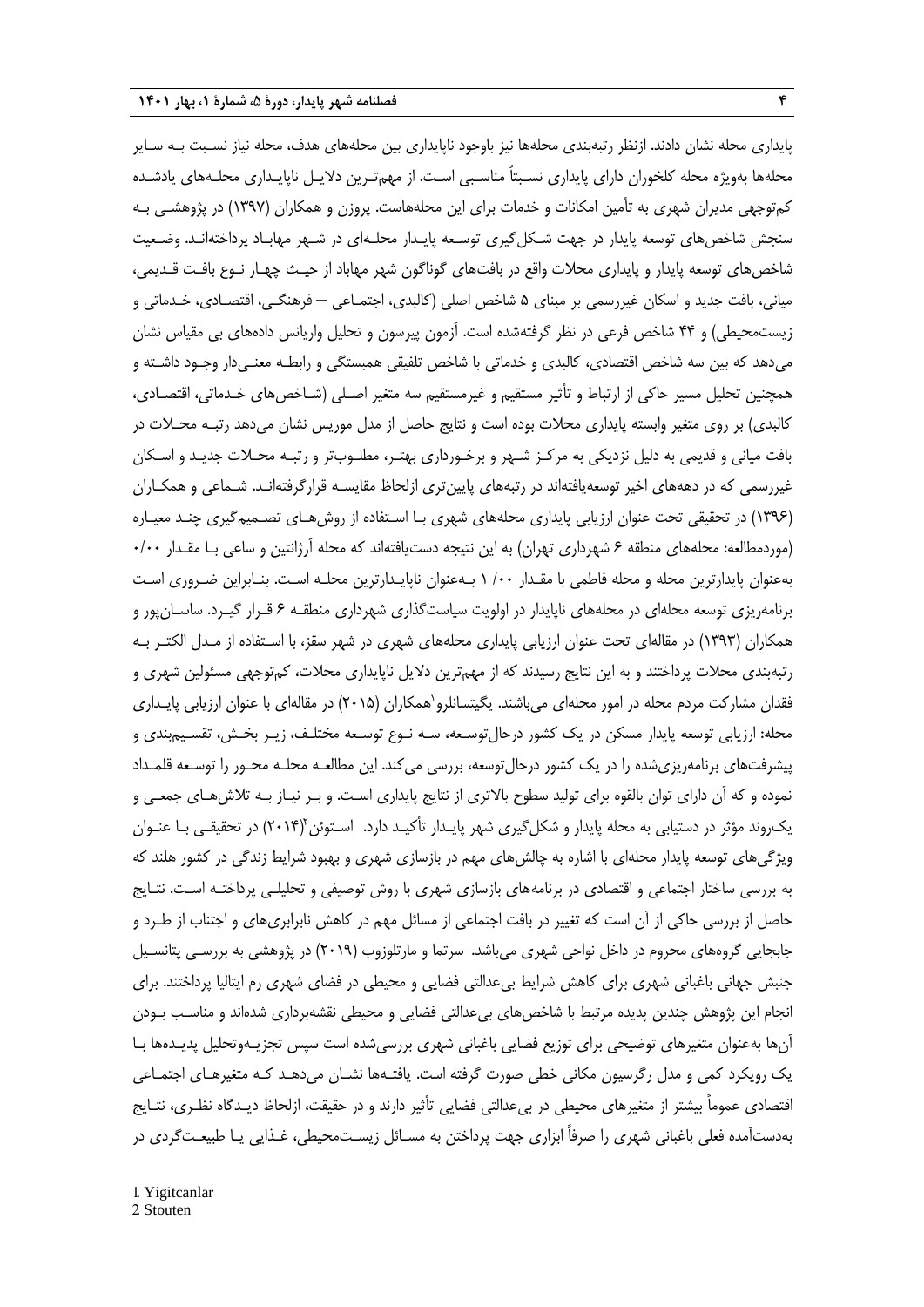شهرها به چالش می کشد و همچنین مشاهدات مفیدی را در مورد متغیرهای کلیدی مربوط به بی عدالتی فضایی در شـهر بهویژه پروژههای باغبانی شهری، در اختیار سیاستگذاران قرار میدهد. در این راستا در پژوهش حاضر با توجه به اهمیت موضوع موردمطالعه سنجش و تحلیـل تطبیقـی شـاخصهای پایـداری نواحی شهر ایالم انجام خواهد شد، بدینجهت با توجه به میزان توسعه پایداری نواحی شهری، بتوان راهکارهایی ارائه داد تا به بهبود توسعه پایدار محلهای منطقه موردنظر منجر گردد.

## **مبانی نظری**

توسعه تغییری بنیادی در شاخصهای، اقتصادی، اجتماعی و فرهنگی هر اجتماعی محسوب میگردد و دسـتیابی بـه آن مستلزم ایجاد هماهنگی بین ابعاد مختلف آن میباشد. بهعبارتیدیگر فرآیندی میباشد که در طـی آن جامعـه از شـرایط ابتدای عقبافتادگی و توسعهنیافته با گذر از مراحل تکامل کموبیش یکسان و تغییرات کمی و کیفی به سـمت جامعـهای توسعهیافته حرکت خواهد نمود )توکلی نیا و همکاران:0331، 511(. یکـی از مهمتـرین ارکـان توسـعه، نگـاه جامعیـت و یکپارچه آن در از بین بردن عدم تعادلهای اقتصادی و اجتماعی درون شهرها میباشد. افزایش سطح تولیدات، دسترسـی آسان به تأسیسات زیربنایی و خدماتی، ایجاد فرصتهای اشتغال مناسب، استفاده از تکنولوژیهای جدید و افـزایش نـرخ سرمایهگذاری و مصرف در یک کشور یا منطقه را در برمیگیرد )زنگیآبـادی و همکـاران:0333، 1(. توسـعهای میتوانـد موفق باشد که نیازهای شهروندان را از همه جهات و مطابق باارزشهای آنها در نظر گیـرد (Safaipoor,2015: 123). فرآیند رسیدن به توسعه شهری اصول خاصی ندارد. آنچه مهم است، در برنامـهریزیهای شـهری بایـد بـه شـاخصهای کالبدی، اقتصادی، محیطی و سالمت اجتماعی و امنیت شهرها توجه شود و ایـن کـار فقـ بـا تلفیـق مـوارد متعـدد در مقیاسهای مختلف به دست میآید. در این میان توزیع عادالنه خدمات و امکانات شـهری در بـین نـواحی شـهری نیـز ازجمله مقولههای اصلی توسعه شهرها میباشد. و نگاههای حاکم برای برنامهریزی جهت دستیابی به توسعه پایدار شهری باید بهگونهای باشد که عدالت را در شهر مختل نکند.

در این میان جوامعی را پایدار مینامیم که ساختارهای اجتماعی، اقتصادی، سلامت و محیطزیست آنها درهمتنیده باشـد )2014:2 ,Swisher). برای دستیابی به شهرهای پایدار قبل از هر چیز نـواحی و محـالت پایـدار الزم اسـت )نسـترن و همکاران، ۱۳۹۳: ۵۳). توسعه پایدار شهری در اوج ناهنجاریها و بحران محیطیای که توسعه شهری باعث آن شده بود، با اندیشههای جدید آمد تا کاربریهای شهری را متنوع سازد، به ایجاد برابری در شهر کمک کند، شـکاف موجـود میـان مناطق و محلات شهری و میان فقیر و غنی را از میان بردارد، الگوی پایدار حملونقل را پیاده سازد (عزیزی، ۱۳۸۳: ۳۳– ۳۲). هدف نهایی توسعه پایدار محلهای ارتباط میان سرمایههای اجتماعی و کالبدی است (ساسان پـور، ۲۰۱۳: ۸). توجـه به ابعاد گوناگون با موضوعات مختلف، اهمیت توسعه پایدار را میرساند و اینکه هیچگاه نمیتوان در یک بعد بـه توسـعه پایدار رسید. اولویت نسبی که به ابعاد مختلف توسعه پایدار داده میشود در هـر کشـور، جامعـه، فرهنـگ و حتـی در هـر موقعیت و در طول زمان متفاوت است به همین دلیل درحالیکه توسعه پایدار یک چالش جهانی است، پاسـخهای عملـی فقط می تواند بهصورت ملی و محلی تعریف شود (زاهـدی، ۱۳۸۸: ۳۶). در ایـن راسـتا دیـدگاههای مختلفـی در راسـتای توسعه پایدار شهری وجود دارد و طی زمان تغییر کردهاند و از دیدگاه اولیه توسـعه اقتصـادی بهسـوی توسـعه اقتصـادی، اجتماعی و فرهنگی ارتقاءیافته است )کوشیار، :0315 35(. فرآیند جدید توسعه پایدار، کلنگر است و همه ابعاد اجتمـاعی، اقتصادی، فرهنگی و دیگر نیازهای بشری را در برمیگیرد (قدیری و ممسنی، ۱۳۹۳: ۷۲). به اعتباری مهمترین جاذبه در توسعه پایدار در جامعنگری آن است.

در ارتباط با پایداری محله اصول و معیارهای بسیاری مطرح و مورد تجزیهوتحلیل قرارگرفته است. ازجمله ایـن اصـول و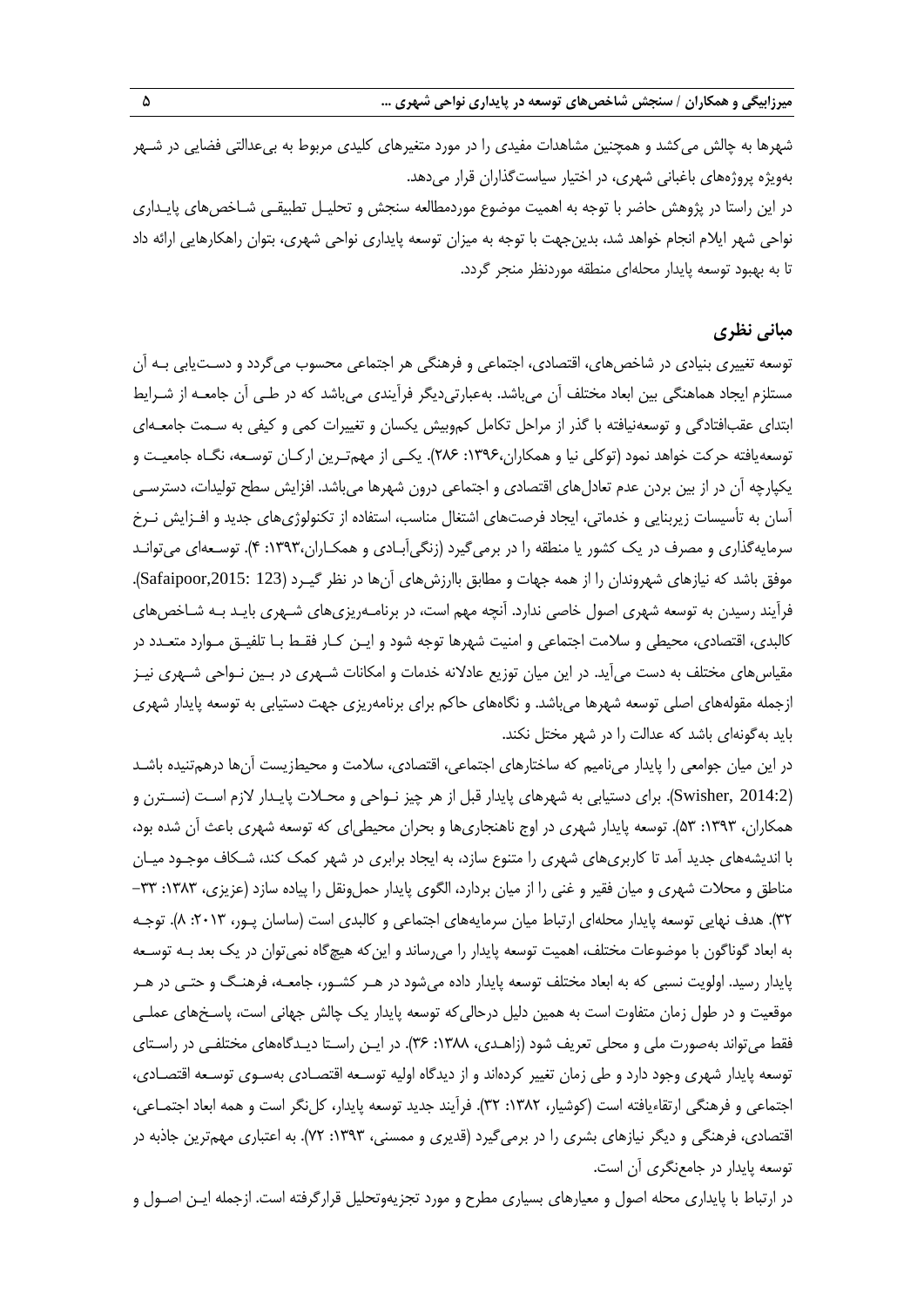معیارها میتوان به هویت و سرزندگی، پویایی و سازگاری، تنوع، دسترسی مناسب، تراکم و ظرفیت تحمـل محلـه اشـاره نمود )عزیزی:0312، 31(. نظریهها و تجربههای موجود در مقیاس جهانی، اصول و معیارهـای متفـاوتی را بـرای نـواحی پایدار شهری قائل میشوند. اندیشمندان مختلف درباره این مقوله به شاخصها و مؤلفههای متفاوتی اشاره میکنند. پـاور )5111( معیارهای پایداری محالت و نواحی شهری را به این شکل معرفی میکند: فعـال، جـامع و امـن، داشـتن عـدالت اجتماعی، حساسیت محیطی، طراحی و اجرای مناسب، خدماترسانی پاسخده، شبکه ارتباطات مناسـب و منسـجم، ایجـاد پتانسیلهایی برای پیشرفت و ترقی (ایجاد مشاغل و بهره بردن از پتانسیلها)، مدیریت صحیح، همچنین داشتن اقتصـاد شکوفا، پیشرونده و متناسب، محیطی سالم با برخورداری افراد از سالمت عمومی و آسایش روانی، سرزندگی و پویـایی و مطبوعیت در محیط همسایگی، داشتن مدیریت کارآمد و مشارکت داوطلبانه و مـؤثر افـراد و گروههـا از مؤلفـههای ایـن نواحی هستند )2004:18 ,Power). کاندو هفت قانون و قاعده اصلی را برای ایجاد محلهها پایدار بیـان میکنـد: احیـای ترامواهای شهری، طراحی سیستم خیابان کشی بههمپیوسته، مکان یابی خدمات تجاری، مکان یابی ایستگاههای حمل ونقل و مدارس در فاصله پنج دقیقه پیادهروی، مکان پابی مشاغل باارزش در نزدیکی خانههای افراد، ایجاد تنوعی از گونـههای مختلف خانهسازی، خلق سیستم زنجیرواری از پاركها و مناطق طبیعـی، ایجـاد و بـهکارگیری زیرسـاختهای سـبکتر، سبزتر، ارزانتر و هوشمندتر؛ به عقیده وی برقراری این هفت قانون در کنار یکدیگر برای خلق محلههای پایدار ضـروری است و برقراری یک یا چند شاخص بدون ایجاد شاخصهای دیگر به ایجاد پایداری در مقیاس محلی منجر نخواهـد شـد  $. (Condon, 2010:14)$ 

# **روش پژوهش**

تحقیق حاضر ازنظر هدف کاربردی و ازلحاظ متدولوژی از نوع تحقیقات توصیفی– تحلیلـی اسـت. جمـع|وری دادههـای پژوهش با دو روش غالب مبانی نظری و میدانی با ابزار پرسشنامهای در قالب طیف پنج گزینهای لیکـرت تهیـه گردیـد و اقدام به تحلیل شاخصهای توسعه در سطح نواحی شهر ایالم گردید. در این تحقیق بـرای ارزیـابی و اطمینـان از روایـی پرسشنامه به شیوه روایی صوری بوده است و از نظرات متخصصان جغرافیا و برنامهریزی شهری و اساتید دانشـگاه بهـره گرفته شد و پایایی آن بهوسیله نرمافزار SPSS و آلفای کرون باخ برابر با 1/711 میباشد که نشان از پایایی مناسبی دارد. جامعه آماری تحقیق گروه خبرگان شامل 51 نفر از اساتید و دانشجویان کارشناسی ارشد و باالتر در رشـتههای جغرافیـا و برنامهریزی شهری و شهرسازی دانشگاههای ایالم میباشند. برای تجزیهوتحلیل شـاخصها از دو روش سـوارا و بـردا و کپ لند استفاده گردیده است. بدینصورت که از روش سوارا برای میزان اهمیت و سنجش شاخصهای پژوهش و بـرای تحلیل فضایی و میزان اولویتبندی شاخصها در بین نواحی شهر ایالم از روش بردا و کپ لند استفاده گردیده است.

| زير شاخصها                                                                                     | متغيرها     |
|------------------------------------------------------------------------------------------------|-------------|
| دسترسی به حملونقل عمومی، دسترسی به خدمات بهداشتی، دسترسی به خدمات تجاری، دسترسی به خدمات       | بعد كالبدى  |
| فرهنگی، دسترسی به خدمات آموزشی، دسترسی به خدمات ورزشی                                          |             |
| رضایت از نحوه جمعآوری زباله، سروصدا (شلوغی)، میزان تراکم جمعیتی، وجود فضاهای سبز محلهای        | بعد زيستي   |
| امنیت مسیرهای اصلی و فرعی، امنیت مراکز عمومی، وضعیت بزهکاری محله                               | بعد امنيت   |
| میزان علاقه به محله، تغییر محله مسکونی با بهبود وضع اقتصادی، روابط صمیمانه جهت حل مشکلات محله، | بعد اجتماعي |
| هویتمندی، سرزندگی                                                                              |             |
| میزان درآمد، قیمت زمین، میزان اشتغال، نظام فعالیتها (خودکفایی محله، سودآوری فعالیتهای تجاری)   | بعد اقتصادى |

**جدول شماره .1 متغیرها و زیر شاخصهای بکار گرفتهشده**

**منبع: )بزی و همکاران1391،؛ نظم فر و پاشا زاده1397،؛ شاطریان و همکاران 1396؛ حاجی علیاکبری1396،؛ پروزن و همکاران 1397(**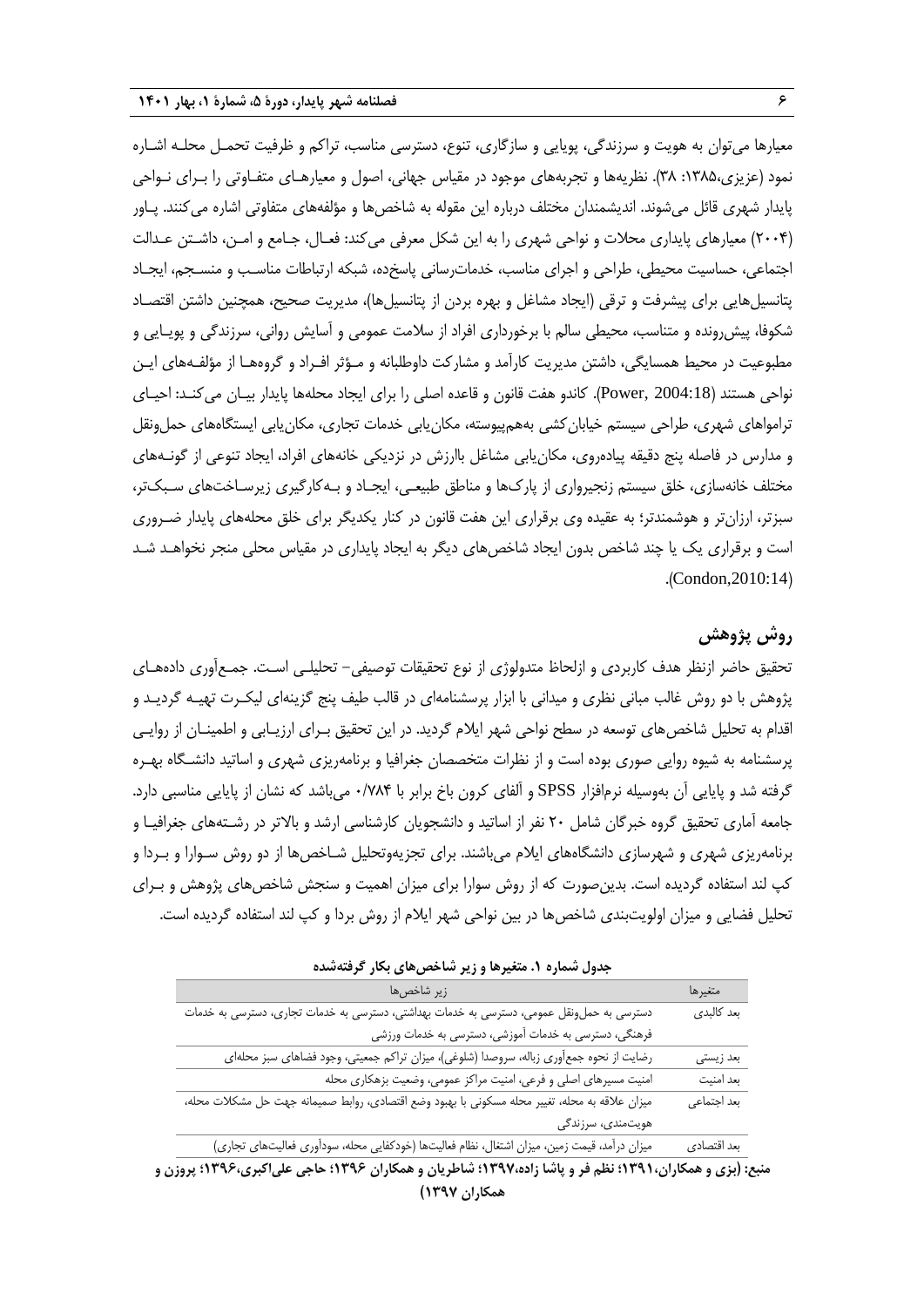#### **محدوده موردمطالعه**

استان ایالم با 51031 کیلومترمربع حدود 0/5 درصد مساحت کل کشور را تشکیل میدهد. این اسـتان در غـرب سلسـله جبال زاگرس در گوشه غربی و جنوب غربی کشور قرارگرفته است. استان ایالم از جنوب با خوزستان، از شرق با لرسـتان، از شمال با کرمانشاه و از سمت غرب با کشور عراق محدود است. این استان بر اساس آخرین تغییـرات سیاسـی در سـال 0331 دارای 01 شهرستان، 52 شهر، 51 بخش و 13 دهستان میباشد )سـازمان مـدیریت و برنامـهریزی اسـتان ایـالم، 0331(. شهرستان ایالم بهعنوان مرکز استان ایالم نیز بهنوبه خود و بر اساس تقسیمات کشـوری در پایـان سـال 0331 دارای دو شهر، سه بخش، شش دهستان و 030 آبادی میباشد. مساحت شهرستان ایـالم در حـدود 5012 کیلومترمربـع میباشد (سالنامه آماری استان، ۱۳۹۶). شهر ایلام، مرکز استان ایلام ازنظر جغرافیایی در ۳۳ درجـه و ۳۸ دقیقـه عـرض شمالی و 11 درجه و 51 دقیقه طول شرقی واقعشده است و ازنظر موقعیت جغرافیایی در غرب و جنوب غربی کشور قـرار دارد.



#### **بحث و یافتهها**

برای ارزیابی بعدهای پایداری نواحی در تحقیق حاضر از 2 بعد استفادهشده، چون پرسشنامه از طیف پن گزینهای لیکرت استفادهشده رتبهها از 0 تا 2 به پاسخها اختصاص دادهشدهاند.

در ابتدا بهمنظور اهمیت نسبی هر شاخص نسبت به شاخصهای دیگر و تعیین وزن نهـایی و میـزان اهمیـت هریـک از شاخصها از روش سوارا و بر اساس نظرات خبرگان استفادهشده است. در این روش شاخصهای شناساییشـده در اختیـار خبرگان قرار داده شد تا بر اساس اهمیتشان نسبت به مرتبسازی آنها اقدام شود (زیرشـاخصهای مربـوط بـه شـاخص اصلی بهصورت جدا موردبررسی قرارگرفته شد(. در گام سوم اهمیت نسبی هر شاخص نسبت بـه شـاخص بـاالتر از خـود تعیین شد و درنهایت با استفاده از میزان اهمیتی که خبرگان برای هر شاخص در نظر گرفتند وزن نهایی و میزان اهمیـت هریک از شاخصها به دست آمد. بدین ترتیب و بر اساس مراحل گفتهشده به تحلیل نتایج ایـن روش پرداختـه میشـود. مراحل گامبهگام وزندهی به ابعاد و شاخصها به شرح جدول 5 میباشد.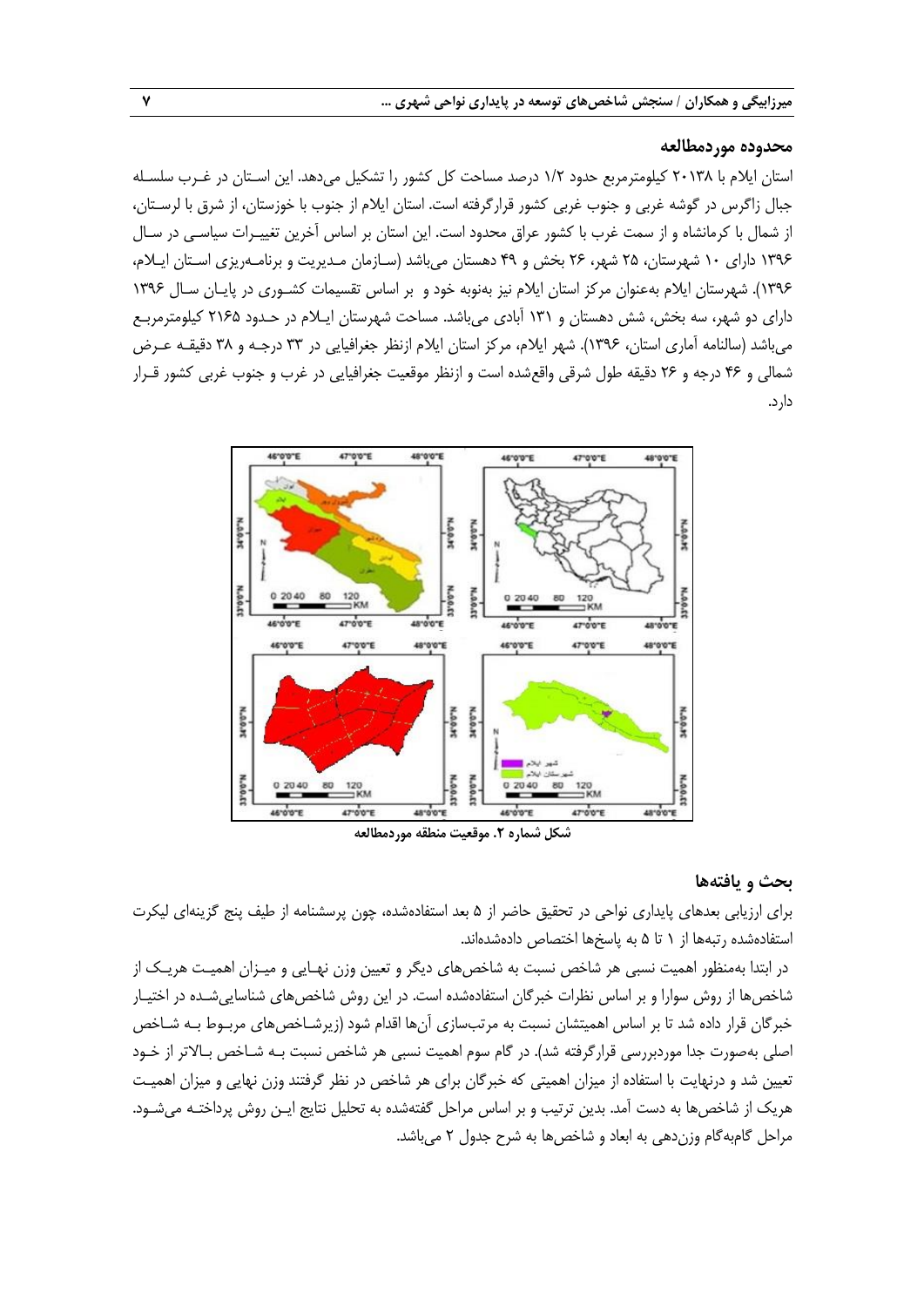|                  |          |             | جدوں سمارہ ۰. محاسبہ ورن نہایی ابعاد نوشعہ نواحی سہری ایارم |                 |                           |
|------------------|----------|-------------|-------------------------------------------------------------|-----------------|---------------------------|
| معیارهای ارزیابی | کد معیار | اهمیت نسبی  | ضريب                                                        | وزن اوليه       | وزن نهایی                 |
|                  |          | <b>SJ</b>   | $K_I=S_I+1$                                                 | $W_J = X_{J-1}$ | q $J = W_{-1}$            |
|                  |          |             |                                                             | $K_{J}$         | $\sum W_{\rm J}$          |
| ىعد كالىدى       | A        | ٠           |                                                             |                 | $Y/Y\cdot\Delta$          |
| بعد اقتصادی      | B        | .155        | ۱/۴۶                                                        | .79997.         | 1/89889                   |
| بعد اجتماعي      | C        | $\cdot$ /۳۹ | ۱/۳۹                                                        | $.70V$ . FTA    | 1/08999                   |
| ىعد امنىت        | D        | $\cdot$ /۲۷ | $\frac{1}{\tau}$                                            | $\cdot$ /۴۹۱۸۴۹ | .79998                    |
| بعد زیستی        | F        | $\cdot$ /۲۳ | $1/\tau$ ۳                                                  | <b>AVPANYA</b>  | $\cdot$ / $\lambda$ avrry |
|                  |          |             |                                                             |                 |                           |

**جدول شماره .2 محاسبه وزن نهایی ابعاد توسعه نواحی شهری ایالم**

ستون دوم در جدول یادشده نشاندهنده لیست شاخصهای اصلی پژوهش به ترتیب اولویت )بـر اسـاس نظـر خبرگـان( میباشد. با طی فرآیند روش سوارا در ستونهای بعدی درنهایت وزن نهایی شاخصها بهدستآمده است. با توجه به اینکه هر شاخص دارای زیرشاخصهای میباشد برای تعیین وزن نهایی بایستی فرآینـد وزن دهـی ایـن زیـر شاخصها نیز جداگانه طی شود. جدول شماره 3 چگونگی اولویتبندی زیرشاخصها در هر شاخص، اهمیت نسبی آنها و درنهایت وزن آنها را نشان میدهد.

|                                          |                                                               |                      | ັ                         | ,  ,, <del>,</del> ,<br>∽∕ ∙                    |                 |                  |          |
|------------------------------------------|---------------------------------------------------------------|----------------------|---------------------------|-------------------------------------------------|-----------------|------------------|----------|
| وزن نهایی                                | وزن اوليه                                                     | ضريب                 | اهميت                     | نام معيار                                       | کد              | وزن              | انعاد    |
| $q_{J} = W_{-1}$                         | $W_J = X_{J-1}$                                               | $K_J = S_J + 1$      | نسبى                      |                                                 |                 |                  |          |
| $\sum W_{J}$                             | $K_J$                                                         |                      | SJ                        |                                                 |                 |                  |          |
| $\cdot$ /۴۸۴ $\cdot$ ۱۸                  | $\lambda$                                                     | $\lambda$            | $\bullet$                 | دسترسی به حملونقل عمومی                         | A1              |                  |          |
| .1055915                                 | .1055715                                                      | 1/9Y                 | $\cdot$ /9 $\gamma$       | دسترسی به خدمات بهداشتی                         | A2              |                  |          |
| $-10 - 0757$                             | $\cdot$ /٢۶٣١۵٨                                               | $\frac{1}{\sqrt{2}}$ | $\frac{1}{2}$             | دسترسی به خدمات تجاری                           | A3              | $Y/Y\cdot\Delta$ |          |
| $\cdot/\Delta$                           | $.$ $/$ $\gamma$ $\gamma$ $\gamma$ $\gamma$ $\gamma$ $\gamma$ | 1/95                 | .195                      | دسترسی به خدمات فرهنگی                          | A <sub>4</sub>  |                  | كالبدى   |
| .1010500                                 | .1.51150                                                      | 1/97                 | $\cdot$ /95               | دسترسی به خدمات آموزشی                          | A <sub>5</sub>  |                  |          |
| $\cdot$ /۴۷۲ $\cdot \cdot \cdot$         | .1.75.55                                                      | $1/\lambda$ ۹        | $\cdot/\lambda$ 9         | دسترسی به خدمات ورزشی                           | A <sub>6</sub>  |                  |          |
| ٠/۴۸۶٣۵۵                                 | $\lambda$                                                     | $\lambda$            | $\ddot{\phantom{0}}$      | میزان علاقه به محله                             | B <sub>1</sub>  |                  |          |
| $\cdot$ / $\Delta$ ۲ $\cdot$ $\wedge$ ۳۳ | $-10Y - \Lambda YY$                                           | 1/97                 | .797                      | تغيير محله مسكوني با بهبود وضع اقتصادى          | B2              |                  |          |
| ٠/۴٧٨٥٣٢                                 | $\cdot$ /٢۶۴٣ $\wedge$ ٢                                      | 1/9V                 | $\cdot$ /9 $\vee$         | روابط صميمانه جهت حل مشكلات محله                | B <sub>3</sub>  | 19/0899          | آجنهایمی |
| $\cdot$ /۴۵۲۲۱۳                          | .7177191                                                      | 1/97                 | $\cdot$ /95               | هويتمندى                                        | <b>B4</b>       |                  |          |
| .70.4497                                 | . / . V551)                                                   | $1/\gamma$ ۶         | $\cdot/\gamma$ ۶          | سرزندگی                                         | B <sub>5</sub>  |                  |          |
| $.10 - 970$                              | $\lambda$                                                     | $\lambda$            | $\bullet$                 | ميزان درأمد                                     | C1              |                  |          |
| $-1005505$                               | $-1005505$                                                    | $1/\lambda\Delta$    | $\cdot/\lambda\Delta$     | ميزان اشتغال                                    | C2              |                  |          |
| $-(\Delta\Lambda f F f)$                 | $\cdot$ /٢٩٢٣٢١                                               | $1/\lambda$ ۳        | $\cdot/\Lambda\mathbf{y}$ | قيمت زمين                                       | $\overline{C3}$ | ۱۹/۶۹۷۶          | اقتصادى  |
| .409.44.                                 | $. / \sim 10$                                                 | 1/95                 | .195                      | نظام فعالیتها (خودکفایی محله، سودآوری فعالیتهای | C4              |                  |          |
|                                          |                                                               |                      |                           | تجاري)                                          |                 |                  |          |
| $.70 - 097$                              | $\lambda$                                                     | $\lambda$            | $\ddot{\phantom{0}}$      | رضايت از نحوه جمعأوري زباله                     | D <sub>1</sub>  |                  |          |
| .707950                                  | $\cdot/\Delta \cdot \cdot \cdot \cdot$                        | 1/99                 | .199                      | سروصدا (شلوغي)،                                 | D2              |                  |          |
| .119975                                  | .7055                                                         | 1/91                 | $\cdot$ /9)               | میزان تراکم جمعیتی                              | D <sub>3</sub>  | $\gamma$ avrey   | زيستنى   |
| . / . Vf1f9                              | .115507.                                                      | ۱/λ۵                 | $\cdot/\lambda\Delta$     | وجود فضاهای سبز محلهای                          | D <sub>4</sub>  |                  |          |
| $.70 - 097$                              | $\lambda$                                                     | $\lambda$            | $\ddot{\phantom{0}}$      | امنيت مراكز عمومى                               | F <sub>1</sub>  |                  |          |
| .707950                                  | $\cdot/\Delta \cdot \cdot \cdot \cdot$                        | $1/9\lambda$         | $\cdot / 9$               | وضعیت بزهکاری محله                              | F2              | .799997.         | آهنين    |
| .1179Y55                                 | $\cdot$ /٢۵۶۴۱.                                               | 1/9.                 | $\cdot$ /9.               | امنیت مسیرهای اصلی و فرعی                       | F <sub>3</sub>  |                  |          |

**جدول شماره .3 محاسبه وزن زیر شاخصهای**

همانطور که در جدول باال مالحظه میشود بر اساس نظر خبرگان، شاخصهای، کالبدی، اقتصادی، اجتمـاعی، امنیـت و زیستی به ترتیب بااهمیتترین شاخصها شناساییشدهاند.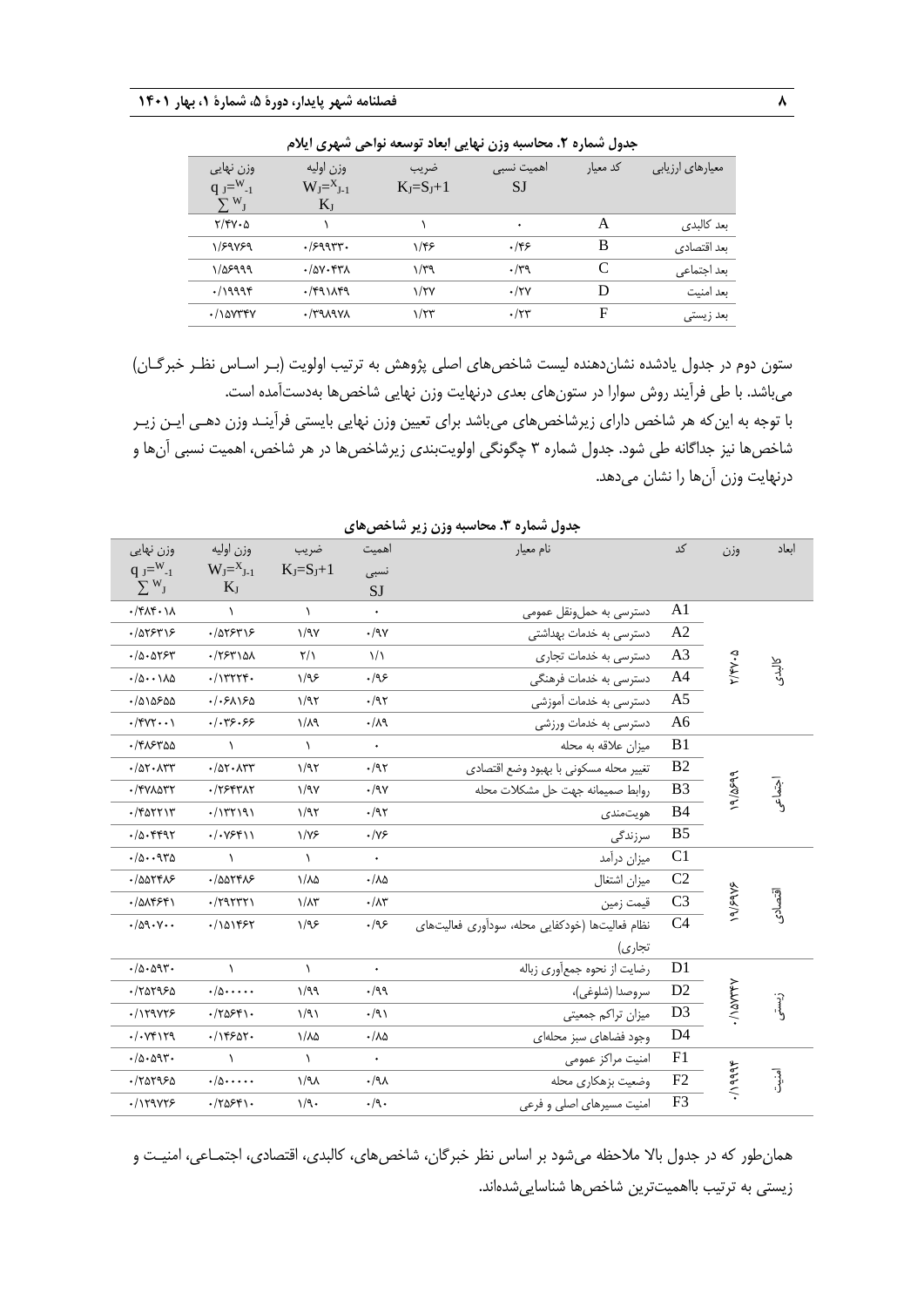**تحلیل شاخصهای توسعه در راستای رتبهبندی نواحی شهر ایالم از منظر عدالت فضایی** در استفاده از روشهای متفاوت اولویتبندی، ممکن است تصمیمگیرنده با شرایطی مواجه شود که در یک مسئله واقعـی رتبهبندیهای واحدی، از کـاربرد روشهـای مختلـف نسـبت بـه آلترناتیوهـا حاصـل نشـود؛ در آن صـورت الزم اسـت، تصمیمگیرندگان برای تصمیم نهایی از روشهای ادغامی استفاده کنند. در این راستا معموالً میتوان از روشهایی چـون روش بردا و یا روش کپلند بهرهبرداری کرد. در رتبهبندی نواحی شهر ایالم نیـز بـهرغم همسـویی ابعـاد و دیـدگاههای مختلف، درنهایت رتبهبندی واحد ارائه نشده است. همین موضوع باعـث شـد تـا بـرای رسـیدن بـه رتبهبنـدی نهـایی از روشهای ادغامی استفاده نماییم. نتایج استفاده از این روشها در ذیل آمده است: **روش بردا**

در روش بردا بر اساس قاعده اکثریت، روشهای مختلف ترجیحی گزینهها نسبت بـه یکـدیگر مـالك عمـل قـرار داده میشود. گزینهها دوبهدو مقایسه میشوند. اگر تعداد روشهایی که یک گزینه را بر گزینه دیگـر تـرجیح میدهنـد بیشـتر باشد، M قرار میگیرد و اگر در این مقایسه رأی اکثریت وجود نداشت و یا آرا باهم مسـاوی بـود، X قـرار میگیـرد. بـر اساس این روش ناحیه 0-0 در رتبه نخست و ناحیه 5-5 در رتبه آخر جای گرفت )جدول 1(.

| لیں روسی برت<br>$\mathcal{L} \left( \mathcal{L} \right) = \mathcal{L} \left( \mathcal{L} \right) = \mathcal{L} \left( \mathcal{L} \right) = \mathcal{L} \left( \mathcal{L} \right) = \mathcal{L} \left( \mathcal{L} \right) = \mathcal{L} \left( \mathcal{L} \right) = \mathcal{L} \left( \mathcal{L} \right) = \mathcal{L} \left( \mathcal{L} \right) = \mathcal{L} \left( \mathcal{L} \right) = \mathcal{L} \left( \mathcal{L} \right) = \mathcal{L} \left( \mathcal{L} \right) = \mathcal{L} \left( \math$<br>س سی<br>سيسى<br>تسترد ۰٫۰۰ رتب بستی<br>- 7 |                  |                 |                  |              |                   |                 |                   |                 |                |          |          |                 |                |                |                     |
|-------------------------------------------------------------------------------------------------------------------------------------------------------------------------------------------------------------------------------------------------------------------------------------------------------------------------------------------------------------------------------------------------------------------------------------------------------------------------------------------------------------------------------------------------------------|------------------|-----------------|------------------|--------------|-------------------|-----------------|-------------------|-----------------|----------------|----------|----------|-----------------|----------------|----------------|---------------------|
| نواحى                                                                                                                                                                                                                                                                                                                                                                                                                                                                                                                                                       | $\left(-\right)$ | $\zeta - \zeta$ | $\zeta - \gamma$ | $Y-1$        | $\gamma - \gamma$ | $\zeta - \zeta$ | $\gamma - \gamma$ | $\zeta - \zeta$ | $\tau-\tau$    | $\tau$   | $-5$     | $\zeta - \zeta$ | $\tau$ -۴      | $f-f$          | $\Sigma^{\text{C}}$ |
| $\setminus -\setminus$                                                                                                                                                                                                                                                                                                                                                                                                                                                                                                                                      | $\overline{0}$   | M               | M                | M            | M                 | M               | M                 | X               | X              | M        | M        | X               | X              | X              | ۱۱۵                 |
| $\zeta - \zeta$                                                                                                                                                                                                                                                                                                                                                                                                                                                                                                                                             | X                | $\mathbf{0}$    | M                | М            | X                 | M               | X                 | X               | X              | X        | M        | X               | X              | X              | ٩٩                  |
| $\uparrow - \uparrow$                                                                                                                                                                                                                                                                                                                                                                                                                                                                                                                                       | X                | X               | $\mathbf{0}$     | М            | X                 | M               | X                 | X               | X              | X        | M        | X               | X              | X              | ٨۵                  |
| $f - 1$                                                                                                                                                                                                                                                                                                                                                                                                                                                                                                                                                     | X                | X               | X                | $\mathbf{0}$ | X                 | M               | X                 | X               | X              | X        | X        | X               | X              | X              | ۶۹                  |
| $\lambda - \zeta$                                                                                                                                                                                                                                                                                                                                                                                                                                                                                                                                           | X                | М               | M                | М            | $\theta$          | M               | X                 | X               | X              | M        | M        | X               | X              | X              | $\tau\tau$          |
| $\zeta - \zeta$                                                                                                                                                                                                                                                                                                                                                                                                                                                                                                                                             | X                | X               | X                | X            | X                 | $\overline{0}$  | X                 | X               | X              | X        | X        | X               | X              | X              | $\mathbf{r}$        |
| $\gamma - \gamma$                                                                                                                                                                                                                                                                                                                                                                                                                                                                                                                                           | X                | M               | M                | M            | $\mathbf M$       | M               | $\overline{0}$    | X               | X              | M        | M        | X               | X              | X              | ۶٧                  |
| $\zeta - \zeta$                                                                                                                                                                                                                                                                                                                                                                                                                                                                                                                                             | М                | M               | M                | M            | M                 | M               | M                 | $\mathbf{0}$    | X              | M        | M        | X               | X              | X              | ٧٨                  |
| $\tau-\tau$                                                                                                                                                                                                                                                                                                                                                                                                                                                                                                                                                 | М                | M               | M                | M            | М                 | M               | М                 | М               | $\overline{0}$ | M        | M        | М               | X              | M              | ۵۱                  |
| $r-\tau$                                                                                                                                                                                                                                                                                                                                                                                                                                                                                                                                                    | X                | M               | M                | M            | X                 | M               | X                 | X               | X              | $\Omega$ | M        | X               | X              | X              | ۴٣                  |
| $\neg$                                                                                                                                                                                                                                                                                                                                                                                                                                                                                                                                                      | X                | X               | X                | M            | X                 | M               | X                 | X               | X              | X        | $\theta$ | X               | X              | X              | ۴۸                  |
| $\zeta - \zeta$                                                                                                                                                                                                                                                                                                                                                                                                                                                                                                                                             | М                | М               | M                | M            | М                 | M               | M                 | М               | X              | M        | M        | $\theta$        | X              | X              | $Y\Upsilon$         |
| $\tau-\tau$                                                                                                                                                                                                                                                                                                                                                                                                                                                                                                                                                 | М                | M               | M                | M            | М                 | M               | М                 | М               | М              | M        | М        | М               | $\overline{0}$ | M              | ۶۴                  |
| $f-f$                                                                                                                                                                                                                                                                                                                                                                                                                                                                                                                                                       | М                | M               | M                | M            | M                 | M               | M                 | М               | X              | M        | M        | M               | X              | $\overline{0}$ | ۴٢                  |
| $\sum$ R                                                                                                                                                                                                                                                                                                                                                                                                                                                                                                                                                    | ١۵               | ٣١              | ۴۶               | ۶۲           | ۹۵                | ۱۰۵             | ۶۲                | ۵۱              | ۷۵             | ٨٧       | ۸۵       | ۵۶              | ۶۶             | ۷١             |                     |

**جدول شماره .4 رتبهبندی تلفیقی نواحی شهر ایالم بر اساس روش بردا**

#### **روش کپلند**

در روش کپ لند که با پایان روش بردا شروع میشود، نهفقط با تعداد بردها (M) بلکه تعداد باختها (X) را هم برای هـر گزینه محاسبه میکنیم. در جدول 2 که بر اساس قاعده اکثریت تنظیمشده است. تعداد بردها )C∑C )∑و تعداد باختهـا )R∑R )∑برای هر گزینه محاسبه میشود. جمع سطرها، تعداد بردها و جمع سـتونی تعـداد باختهـا را نشـان میدهـد. گزینهها بر اساس تفاضل مقادیر تعداد بردها و تعـداد باختهـا، اولویتبنـدی میشـوند (پورطـاهری، ١٣٨٩: ١٨٢–١٨۴ و عطایی، ۱۳۸۹). بر اساس روش کپالند نیز ناحیه ۱–۱ در رتبه نخست و ناحیه ۲–۲ در رتبه آخر جای گرفت (جدول، ۵).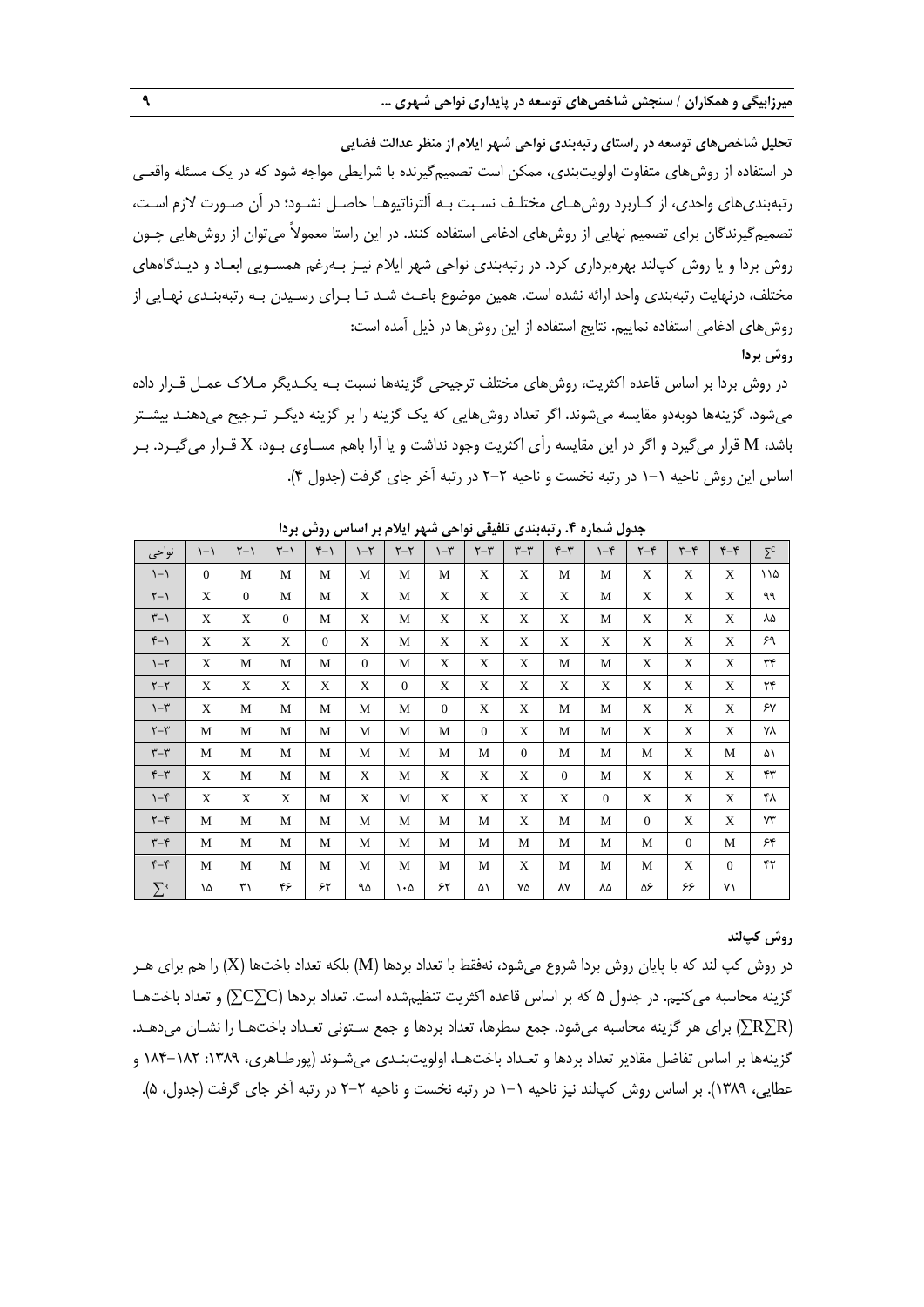| جدول سَماره ۵. اولویتبِندی نواحی سَهری ایلام بر اساس سَاخص@یای توسعه با روس کپالند |            |        |           |                                     |                          |        |  |  |  |  |  |
|------------------------------------------------------------------------------------|------------|--------|-----------|-------------------------------------|--------------------------|--------|--|--|--|--|--|
| $\Sigma^C$ - $\Sigma^R$                                                            | مقدار      | اولويت | نواحي     | $\Sigma^C$ - $\Sigma^R$             | مقدار                    | اولويت |  |  |  |  |  |
| $10 - 110$                                                                         | ۱۰۰        |        | $Y - Y$   | $\Delta$ 1-YA                       | ٢٧                       | ۴      |  |  |  |  |  |
| $Y - 99$                                                                           | ۶۸         |        | $r - r$   | $Y\Delta-\Delta Y$                  | $-\tau$                  | ٩      |  |  |  |  |  |
| ۳۶−۸۵                                                                              | ٣٩         | ۳      | $r-\tau$  | $\Lambda$ Y $-$ ۴۳                  | $-\epsilon$              | ۱۲     |  |  |  |  |  |
| $55 - 59$                                                                          | ٧          | ۶      | $\neg$    | $\lambda\Delta-\mathfrak{k}\lambda$ | $-\mathsf{r}\mathsf{v}$  | ۱۱     |  |  |  |  |  |
| $90 - 88$                                                                          | $-\xi$     | ۱۳     | $Y - Y$   | $\Delta$ ۶-V۳                       | ١٧                       | ۵      |  |  |  |  |  |
| $\lambda - \Delta - \kappa$                                                        | $-\lambda$ | ۱۴     | $\tau$ -۴ | $55 - 58$                           | $-\tau$                  | ۸      |  |  |  |  |  |
| $55 - 50$                                                                          | ۵          | ٧      | $f-f$     | $Y - fY$                            | $-\mathbf{Y} \mathbf{Q}$ | ۱۰     |  |  |  |  |  |
|                                                                                    |            |        |           |                                     |                          |        |  |  |  |  |  |

 $\mathbb{R}^n$  and  $\mathbb{R}^n$ 

مطابق بررسیها و تحلیلهای انجامشده، نواحی شهری ایالم ازنظر اولویتبندی درجه توسعهیافتگی، به چهار گروه پایدار، نیمه پایدار، ناپایدار و کاملاً ناپایدار تقسیم میشوند (جدول ۶) و پیشنهاد میشود که هر یک از این گروهها طی یک برنامه توسعه، ساماندهی شوند. نتایج تحلیل انجامشده نشان میدهد محلات پیرامونی شهر بهویژه محلات واقع در نواحی شرق، جنوب و جنوب غربی از وضعیت نامناسبتری نسبت به سایر محالت برخوردارند؛ و در مقابل مناطق مرکزی شهر در مجاورت شمالی، وضعیت مناسبی ازنظر شاخصهای اجتماعی - اقتصادی را دارا میباشند. تحلیل الگوی فضایی نحوه توزیع توسعهیافتگی در شهر نیز عالوه بر اینکه مؤید تمرکز محالت توسعهیافته در نواحی مرکز و میانه شهر و تجمع محالت توسعهنیافته در نواحی پیرامونی جنوب و غرب شهر میباشد، بر تصادفی نبودن این وضعیت و وجود الگوی فضایی خوشهای حکایت دارد. این بدان معناست که فاصله اجتماعی\_ اقتصادی محالت به شکل فضایی در شهر بروز و ظهور یافته است و حکایت از تکهتکه شدن شهر دارد. فاصله اجتماعی میان عرصههای مختلف یک شهر بهعنوان نمودی از افتراق شهری مانعی است بر یکپارچگی و انسجام شهر که امروزه بر اساس مطالعه انجامشده میان نواحی شهر ایالم قابلمشاهده است. بنابراین، ازآنجاییکه شهرهای امروزی متأثر از سیستمهای جهانیاند، توجه به پایداری مناطق درونشهری بهعنوان نهادی شکلدهنده و هماهنگکننده، امری ضروری در سالمت اجتماعی و رفاه اقتصادی شهروندان محسوب میشود. تنها با بهکارگیری چارچوب توسعه پایدار در شهرها، میتوان پایداری مناطق شهرها را ارتقاء داد در غیر این صورت، بیم آن میرود که نهتنها پایداری و عدالت فضایی در مناطق شهری بهبود نیابد، بلکه روزبهروز پایداری هرچه بیشتر مورد سؤال قرار گیرد.

| وضعیت نواحی به  | رتبەبندى      | ضریب نهایی                  | ضريب بعد                | ضريب بعد                       | ضريب بعد                                     | ضريب بعد                    | ضريب بعد               | نواحى                     |
|-----------------|---------------|-----------------------------|-------------------------|--------------------------------|----------------------------------------------|-----------------------------|------------------------|---------------------------|
| لحاظ برخورداري  | ادغامی        | توسعه                       | زيستمحيطى               | امنيت                          | كالبدى                                       | اقتصادى                     | اجتماعى                |                           |
| پايدار          |               | $\cdot / \lambda V \lambda$ | $-1500$                 | .10.47                         | A.                                           | .79Yf                       |                        | $\setminus -\setminus$    |
| يايدار          | ٢             | $\cdot/\gamma \cdot \gamma$ | $\cdot$ /۳۱۱            | $\cdot$ / $\land$ ۳ $\land$    | $\cdot$ /۴۵۲۷                                | .150.9                      | $\cdot$ / $\gamma$ ۹۵۴ | $Y - Y$                   |
| نيمه پايدار     | ٣             | .7095                       | $\cdot$ / $\gamma$ 97   | .70157                         | $\cdot$ /٢۶٧٨                                | .59M                        | ·/۶VVV                 | $\uparrow - \uparrow$     |
| نيمه پايدار     | ۶             | $\cdot$ /۵۱۵                | .11551                  | $\cdot / \lambda \lambda \tau$ | ٠                                            | $\cdot/\lambda$ $\lambda$ ۳ | $\cdot$ /۴۷۲۸          | $f-1$                     |
| كاملاً نايايدار | $\mathcal{N}$ | $\cdot$ /۲۷۴                | ۳۹۶۵.                   | .10155                         | .1954                                        | $\cdot/\cdot\cdot$          | $./-9\lambda$          | $\lambda - \zeta$         |
| كاملأ نايايدار  | ۱۴            | $\cdot/\tau \cdot \Delta$   | .7090                   | .11599                         | $\cdot$ /٣٩٩٣                                | .1118                       | .7754                  | $\tau-\tau$               |
| نيمه پايدار     | ٧             | $\cdot/\Delta$              | .70.91                  | ٠                              | $-10009$                                     | $-1050$                     | $\cdot$ / $\gamma$ ۳۷  | $\neg$                    |
| نيمه يايدار     | ۴             | $\cdot$ /575                | $\cdot$ /Y \ \          | .70.07                         | $\cdot$ /٣ $\wedge$                          | .75071                      | ۶۷۲۴.                  | $\tau-\tau$               |
| ناپايدار        | ٩             | $.$ /۴۶۸                    | $\cdot$ / $\Lambda$ ۳۵۲ | $\cdot$ / $\gamma$             | $./-$ ۴۱۳                                    | 1/0951                      | $\cdot$ /۴۹۱۱          | $\mathbf{r} - \mathbf{r}$ |
| نايايدار        | $\mathcal{N}$ | .775.                       | $\cdot$ /۴۹۴۲           | .1.998                         | ٠                                            | .7904                       | ٠/۶۵۸٧                 | $r-\tau$                  |
| نايايدار        | ۱۱            | $\cdot$ /٣٨۴                | .7779                   | . / .9979                      | $. /$ ۶۲                                     | $\cdot$ /۵۱۵۵               | $\cdot$ /٢٢٥٥          | $-5$                      |
| نيمه يايدار     | ۵             | .7079                       | $\cdot$ /YTY            |                                | $\cdot$ /۴ $\cdot$ ۱۲                        | ۱۶۱۶۴.                      | $\cdot$ /1۳۸           | $\uparrow -\uparrow$      |
| نيمه پايدار     | Λ             | .10.5                       | .79799                  | .7014                          | $\cdot$ / $\cdot$ $\triangle\triangle\wedge$ | .1095Y                      | $\cdot$ /۴۲ $\cdot$    | $\tau-\tau$               |
| نايايدار        | ١.            | $\cdot$ /۴۲.                | $\cdot$ / $\gamma$ ۹۴۹  | $\cdot$ /۴۵۹۱                  | .11Y.5                                       | $\cdot$ /۴۸۳۳               | $\cdot$ /۴۵۲۵          | $-5$                      |

**جدول شماره .6 رتبهبندی ضریب نهایی توسعه نواحی شهری ایالم**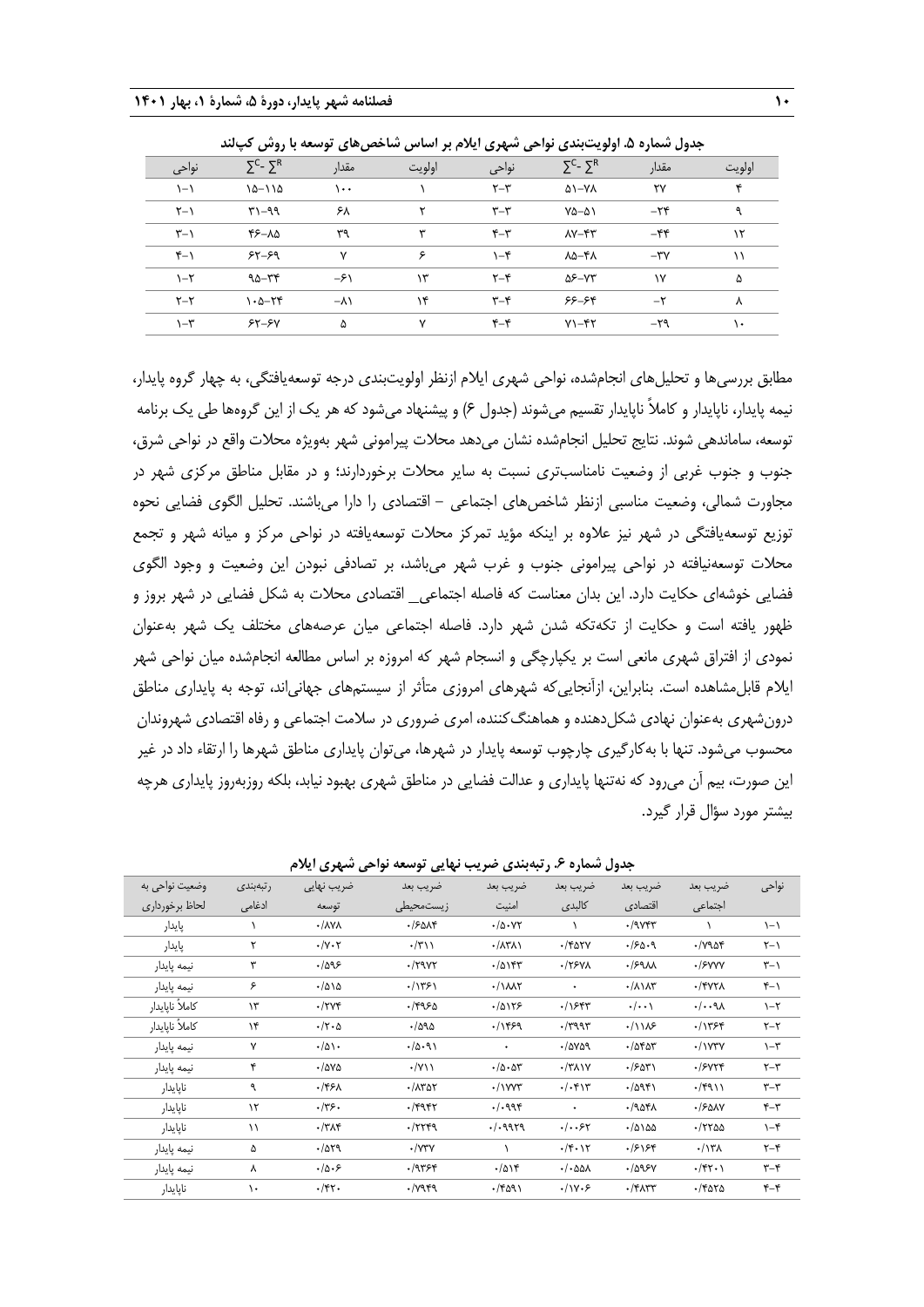

**شکل شماره .2 رتبهبندی وضعیت توسعه نواحی شهر ایالم با استفاده از مدل کپلند**

# **نتیجهگیری**

در این پژوهش به تحلیل و ارزیابی شاخصهای توسعه شهر ایـلام مبتنـی بـر پـنج بعـد کالبـدی، اجتمـاعی، اقتصـادی، زیستمحیطی و امنیت پرداخته شد. در رتبهبندی نواحی شهر ایلام بهرغم همسویی نتایج شاخصها، درنهایت رتبهبنـدی واحدی ارائه نشده است، بنابراین جهت تلفیق رتبهها برای تصمیم نهایی از روشهای ادغامی بردا و کپلنـد استفادهشـده است. بهمنظور همپوشانی به شاخصهای مدنظر این پژوهش نیاز است که ارزش وزنی برای هر شاخص لحاظ گـردد، تـا تأثیر هریک از آنها بر اساس میزان اهمیت و ارزش وزنی آن در رتبهبندی لحاظ شود. وزنهای نهایی بهدستآمده برای ١۴ نواحی شهر ایلام با استفاده از روش سوارا نشان دادهشده است و نتایج آن در راستای رتبهبنـدی نـواحی شـهر ایـلام استفاده شد. مطابق بررسیها و تحلیلهای انجامشده، نواحی شهری ایالم ازنظر اولویتبندی درجه توسعهیافتگی، به چهار گروه پایدار، نیمه پایدار، ناپایدار و کاملاً ناپایدار تقسیم میشوند. نتایج تحلیل انجامشده نشـان میدهـد نـواحی پیرامـونی شهر بهویژه نواحی واقع در نواحی شرق، جنوب و جنوب غربی از وضعیت نامناسبتری نسبت به سایر نواحی برخوردارنـد؛ و در مقابل مناطق مرکزی شهر در مجاورت شمالی، وضـعیت مناسـبی ازنظـر شـاخصهای اجتمـاعی\_ اقتصـادی را دارا میباشند. تحلیل الگوی فضایی نحوه توزیع توسعهیافتگی در شهر نیز عالوه بر اینکه مؤید تمرکز نـواحی توسـعهیافته در بخش مرکز و میانه شهر و تجمع نواحی توسعهنیافته در نواحی پیرامونی جنوب و غرب شهر میباشد، بر تصـادفی نبـودن این وضعیت و وجود الگوی فضایی خوشهای حکایت دارد. این بدان معناست که فاصله اجتماعی- اقتصادی محـالت بـه شکل فضایی در شهر بروز و ظهور یافته است و حکایت از تکهتکه شدن شهر دارد. فاصـله اجتمـاعی میـان عرصـههای مختلف یک شهر بهعنوان نمودی از افتراق شهری مانعی است بر یکپارچگی و انسجام شهر که امروزه بر اساس مطالعـه انجامشده میان محالت شهر ایالم قابلمشاهده اسـت. بنـابراین، ازآنجاییکـه شـهرهای امـروزی متـأثر از سیسـتمهای جهانیاند، توجه به پایداری مناطق درونشهری بهعنوان نهادی شکلدهنده و هماهنگکننده، امری ضروری در سـالمت اجتماعی و رفاه اقتصادی شهروندان محسوب میشود. تنها با بـهکارگیری چـارچوب توسـعه پایـدار در شـهرها، میتـوان پایداری مناطق شهرها را ارتقاء داد در غیر این صورت، بیم آن میرود که نـهتنها پایـداری و عـدالت فضـایی در منـاطق شهری بهبود نیابد، بلکه روزبهروز پایداری هرچه بیشتر مورد سؤال قرار گیرد.

بر این اساس با توجه به نتایج حاصل از پژوهش پیشنهادات زیر ارائه می گردد:

- ضرورت توجه به اسکان غیررسمی و بافتهای مسئلهدار شهری و اتخاذ رویکردهای ساماندهی آنها بهگونهای که زمینه را بر بهبود دسترسی به خدمات و امکانات شهری بیشتر و در سطح استاندارد در این محالت فراهم آورد.
- ساماندهی عوامل و منابع شهری جهت پاسخگویی به نیازهای شـهروندان و بـهعنوان چهـارچوب سـازمانی اداره و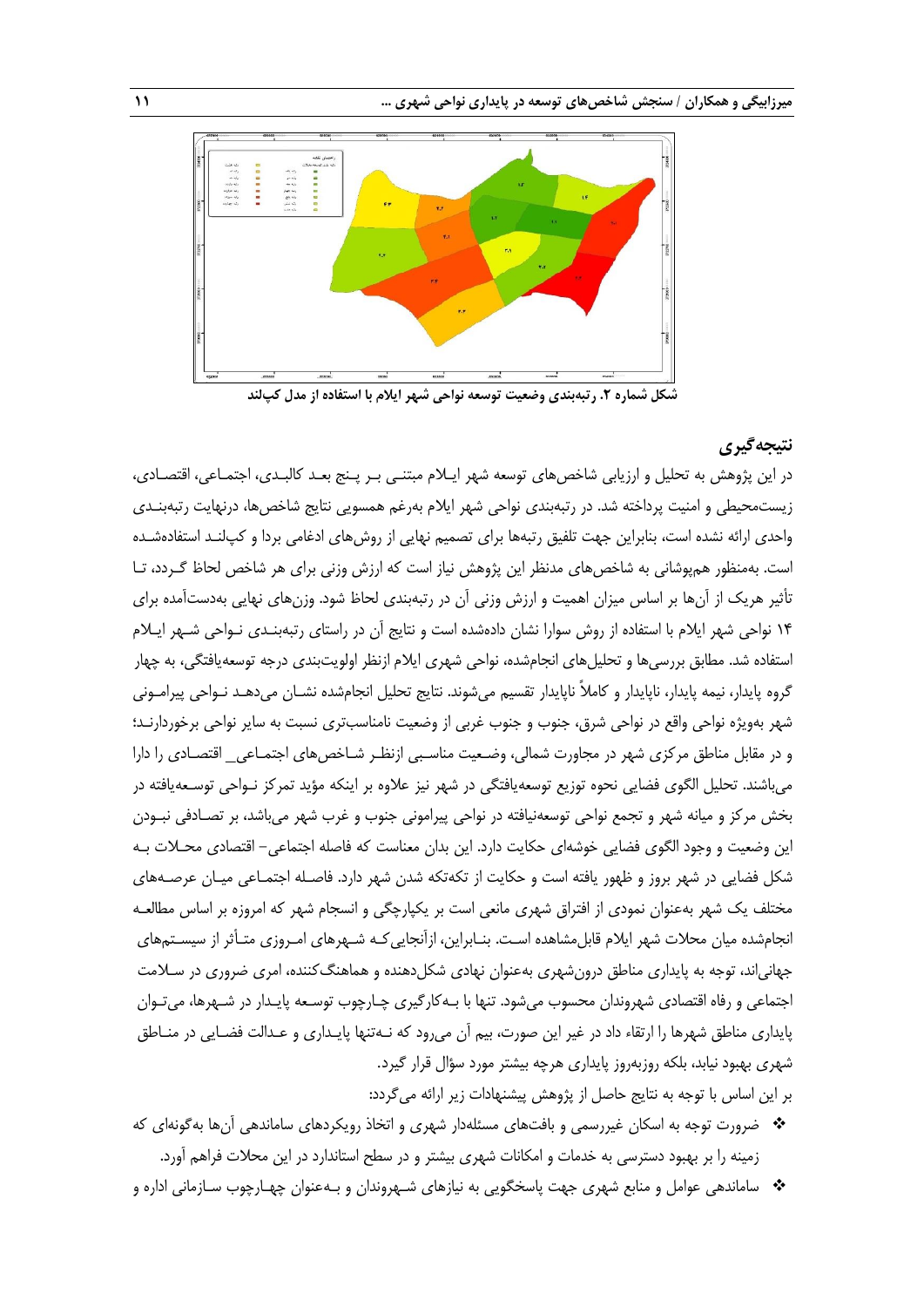توسعه شهری و همراستایی سیاستها، برنامهها و طرحها با اصل عدالت اجتماعی و فضایی شهری.

 کنترل بیشتر بر محدودههای شهری: یکی از عوامل اصلی رشد نامتوازن و عدم تعادل در توسعه شهری و امکانـات و خدمات شهری، عدم توجه و عدم برنامهریزی برای چگونگی گسترش و توسعه شهری توسط نهادهـای مـدیریت شهری و برنامهریزان با عدم اجرای درست طرحهـای شـهری میباشـد. بنـابراین نهـاد مـدیریت شـهری بـهویژه شهرداری باید از رشد بدون برنامه و نامطلوب در نواحی پیرامون شهر که اغلب توسـ سـوداگران و بـورس بـازان زمین انجام میشود، جلوگیری کنند.

# **تقدیر و تشکر**

بنا به اظهار نویسنده مسئول، این مقاله حامی مالی نداشته است.

### **منابع**

- 0( ابراهیمزاده، عیسی؛ ایستگلدی، مصطفی؛ حاجیزاده، فاضـل )0331( تحلیـل و اولویتبنـدی شـاخصهای اسـتراتژی توسـعه شهری در محلات منطقه هشت شهر شیراز، جغرافیا و پایداری محیط، سال ۹، شماره ۳۰، صص. ۱۷-۱.
- 5( احدنژاد روشتی، محسن؛ سجادی، ژیال؛ یاری قلی، وحید )0337( تحلیـل و ارزیـابی شـاخصهای زیسـت پـذیری در نـواحی شهری مطالعه موردی: نواحی ۲۳ گانه شهر زنجان، فصلنامه برنامهریزی منطقهای، سال ۹، شماره ۳۴، صص. ۱۴۸–۱۳۱.
- 3( بزی خدا رحم، کیانی اکبر و جواهری، عباس )0330( ارزیابی شاخصهای پایداری محلههای مسکونی مطالعه مـوردی: شـهر مامونیه- استان مرکزی، فصلنامه تحقیقات جغرافیایی، سال ۲۷، شماره ۴، صص. ۲۴۶-۲۲۵.
- گف پروزن، ادریس؛ کرکه آبادی، زینب؛ ارغان، عباس (۱۳۹۷) سنجش شاخصهای توسعه پایـدار در جهـت شـکل گیری توسـعه پایدار محلهای در شهر مهاباد، فصلنامه شهر پایدار، سال ۱، شماره ۱، صص. ۴۰-۲۷.
- 2( پورمحمدی، محمدرضا؛ صدرموسوی، میرستار؛ روستایی، شهریور؛ مدادی، صمد )0331( تحلیل و اولویتبندی مناطق شـهری بر اساس شاخصهای توسعه پایدار با استفاده از تکنیـک تاپسـیس فـازی مـورد نمونـه: کالنشـهر تبریـز، فصـلنامه فضـای جغرافیایی، سال ۱۹، شماره ۶۵، صص. ۱۴۹–۱۲۷.
- 1( توکلینیا، جمیله؛ گودرزی، حمید؛ صمدی، رقیه )0331( تحلیل توسعه منطقهای استان مرکزی با استفاده از تکنیکهای چنـد معیاره بهمنظور دستیابی به توسعه متوازن، فصلنامه مطالعات برنامهریزی سکونتگاههای انسانی، سـال ،05 شـماره ،5 صـص. .533-512
- 7( داداشپور، هاشم و رستمی، فرامرز )0331( سنجش عدالت فضایی یکپارچه خدمات عمومی شهری بر اساس توزیـع جمعیـت، قابلیت دسترسی و کارایی در شهر یاسوج، مجله مطالعات و پژوهشهای شهری و منطقهای، سال ۳، شماره ۱۰، صـص. -۲۲  $\cdot$ 
	- 1( زاهدی، شمس السادات )0311( توسعه پایدار، تهران، انتشارات سمت.
- 3( زنگیآبادی، علی؛ احمدیان، مهدی؛ کرمی، محمود )0333( تحلیل فضایی شاخصهای توسعه منطقهای با بهرهگیری تلفیقـی از تکنیکهای تصمیمگیری چند شاخصه، موردپژوهش استان کردستان، دو فصلنامه پژوهشهای بومشناسی شهری، سـال ۵، شماره نه، صص. ۹۶-۸۳.
- 01( زیاری، کرامت اهلل؛ قاسمی، سعید؛ مهدیان بهنمیری، معصومه؛ مهـدی، علـی )0331(CDS ، رویکـردی مشـارکتی در فراینـد چشم|نداز سازی توسعه شهری (موردپژوهش: شهر مهاباد)، جغرافیا و برنامهریزی، سال ۱۹، شماره ۵۳، صص. ۲۰۱–۱۶۷.
- 00( ساسان پور، فرزانه؛ موحد، علی؛ مصطفوی صاحب، سوران؛ یوسفی فشکی، محسن )0333( ارزیابی پایداری محالت شهری در شهر سقز. پژوهشهای جغرافیای برنامهریزی شهری، سال ۲، شماره ۱، صص. ۹۴-۷۳.
- 05( سلیمی سبحان، محمدرضا؛ ابراهیمزاده، عیسی؛ منصوری، کامران )0331( بررسی و تحلیل شاخصهای راهبرد توسعه شهری )CDS( )مطالعه موردی: شهر کازرون(، مطالعات برنامهریزی سکونتگاههای انسانی، سال ،01 شماره ،5 صص. .157-111
- 03( شاطریان، محسن؛ محمدی، اکرم؛ مومن بیک، زهرا )0331( بررسی تأثیر معیارهـای اجتمـاعی و کالبـدی بـر توانمنـد کـردن محلات شهری (مطالعۀ موردی: محله بازار شهر کاشان)، برنامهریزی فضایی (جغرافیا)، سال ۷، شماره ۱، صص. ۲۱–۱.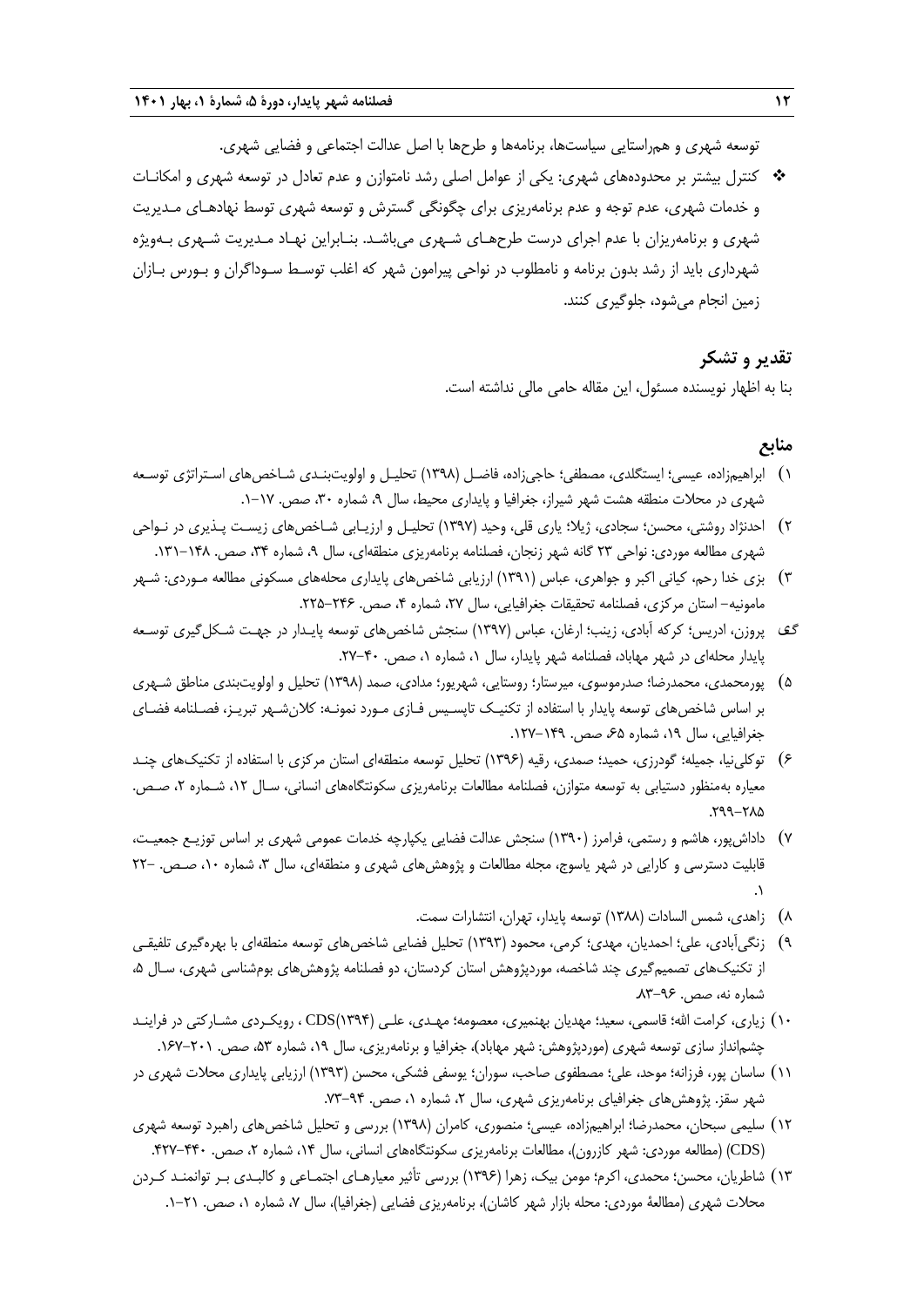- 01( شماعی، علی؛ ساسان پور، فرزانه؛ مرادی، ثروت الـه )0331( ارزیـابی پایـداری محلـههای شـهری بـا اسـتفاده از روشهـای تصمیمگیری چند معیاره (موردمطالعه: محلههای منطقه ۶ شهرداری تهران) فصلنامه علوم و تکنولوژی محیطزیست، سال ۱۹، شماره ۲، صص. ۱۷۸–۱۶۱.
	- 02( عزیزی، محمدمهدی )0313( تراکم در شهرسازی اصول و معیارهای تعیین تراکم شهری، تهران، انتشارات دانشگاه تهران.
	- 01( عزیزی، محمدمهدی )0312( محله مسکونی پایدار: مطالعه موردی نارمک، نشریه هنرهای زیبا، شماره ،57 صص. .32-11
- 07( علیاکبری، کاوه )0331( شناسایی شاخصهای مؤثر بر تحقق پایداری محله از جنبه کارکردی مورد پژوهـی: محـالت دارای بافت فرسوده در شهر تهران، باغ نظر، سال ،01 شماره ،20 صص. .12-11
- 01( قدیری، محمود و ممسنی، سوگل )0333( تحلیل تطبیقی شاخصهای توسعه پایدار نواحی شـهر بوشـهر، فضـای جغرافیـایی، سال ۱۶<sub>۴</sub>، شماره ۵۴، صص. ۹۶–۶۹.
- ١٩) قدیری، محمود؛ حکمت نیا، حسن؛ سیف الهی، مریم (١۴٠٠) تحلیل شاخصهای کیفیت زندگی در محلات شـهری (مطالعـه موردی: شهر کوهبنان)، پژوهش های جغرافیای انسانی، سال ۵۳، شماره ۲، صص. ۴۲۶–۴۰۹.
- 51( قربانی، رسول، محمودزاده، حسن؛ تقیپور، علیاکبر )0335( تحلیل تناسب اراضی (LSA (بـرای توسـعه شـهری در محـدوده مجموعه شهری تبریز با استفاده از روش تحلیل فرایند سلسله مراتبی، جغرافیا و آمایش شهری، سال سوم، شـماره ،23 صـص:  $.1 - 19$
- 50( کاظمیان، غالمرضا؛ مشکینی، ابوالفضل؛ بیگلری، شادی )0331( ارزیابی عملکرد مدیریت شهری در پایداری محلـهای ناحیـه دو شهرداری منطقه ۴ تهران (محلههای مجیدیه، شمس آباد و کالا) نشریه تحقیقـات کـاربردی علـوم جغرافیـایی، سـال ۱۸، شماره ۲۱، صص ۲۸-۷.
	- ۲۲) کوشیار، گ (۱۳۸۲) شاخصهای توسعه پایدار، فصلنامه مدیریت، شماره ۷۷ ۷۸، صص. ۳۲-۳۲.
- 53( نسترن، مهین؛ حبیبی، کیومرث؛ محمدی، مهرداد )0333( سنجش پایداری محلههای شهری در بافتهای سکونتی با استفاده از سیستم استنتاج منطق فازی )نمونه موردی: محالت شهر سنندج( مطالعات ساختارها و کارکردها شـهری، سـال دو، شـماره هفت، صص. .22-17
- 51( نظم فر، حسین و پاشا زاده، اصغر )0337( ارزیابی سطح پایداری محلههای مسکونی در نواحی پیرا- شهری )مطالعـه مـوردی: شهر اردبیل). جغرافیا و برنامهریزی محیطی، سال ۲۹، شماره یک، صص. ۴۳-۶۴.
- 52( نظم فر، حسین؛ امان اله پور، انور؛ سلمانی جلودار، هاجر؛ کریمی، بهاره )0331( بررسی میزان برخورداری از خـدمات عمـومی در نواحی شهری (مطالعه موردی: شهرهای استان مازندران)، فصلنامه برنامهریزی منطقهای، سال ۹، شماره ۳۵، صـص. ۲۶- $\mathcal{N}^{\mathcal{C}}$
- 26) Ahadnejhad Roshti, Mohsen. & Sajadi, Jhila. (2019) Evaluation of urban livability indicators, case study: Zanjan city region, journal of Regional Planning, Vol. 9, No. 34, pp. 132-148. [in Persian].
- 27) Ali Akbari, Kaveh. (2017) Definition of the Criteria and Indices of Neighbourhood Sustainability (with Emphasis on Functional Aspect), Bagh-e Nazar, Vol. 14, No. 51, pp. 45-60. [in Persian].
- 28) Azizi, Mohammad Mehdi. (2004) Density in urban planning Principles and criteria for determining urban density, Tehran, University of Tehran Press. [in Persian].
- 29) -Azizi, Mohammad Mehdi. (2006) Sustainable residential neighborhood: Narmak case study, Journal of Fine Arts, No. 27, p. 46-35. [in Persian].
- 30) Bezi, K. R. & Kiani, A. & Javaheri, A. (2012) Evaluation of sustainability indicators of residential neighborhoods Case study: Mamuniyeh city - Markazi province. Geographical Research Quarterly, Vol. 27, No. 4, pp. 246-225. [in Persian].
- 31) Certomà,C. & Martellozzo, F. (2019) Cultivating urban justice? A spatial exploration of urban gardening crossing spatial and environmental injustice conditions, Applied Geography, Vol. 106, pp. 60-70.
- 32) Condon, P. (2010) Seven rules for sustainable communities, Island Pres, Washington.
- 33) Dadashpoor, H. & Rostami, F. (2011) Measurement of Integrated Index of Spatial Justice in the Distribution of Urban Public Services Based on Population Distribution, Accessibility and Efficiency in Yasuj City, urban Regional studies and Research, Vol. 3, No. 10, pp. 1-22.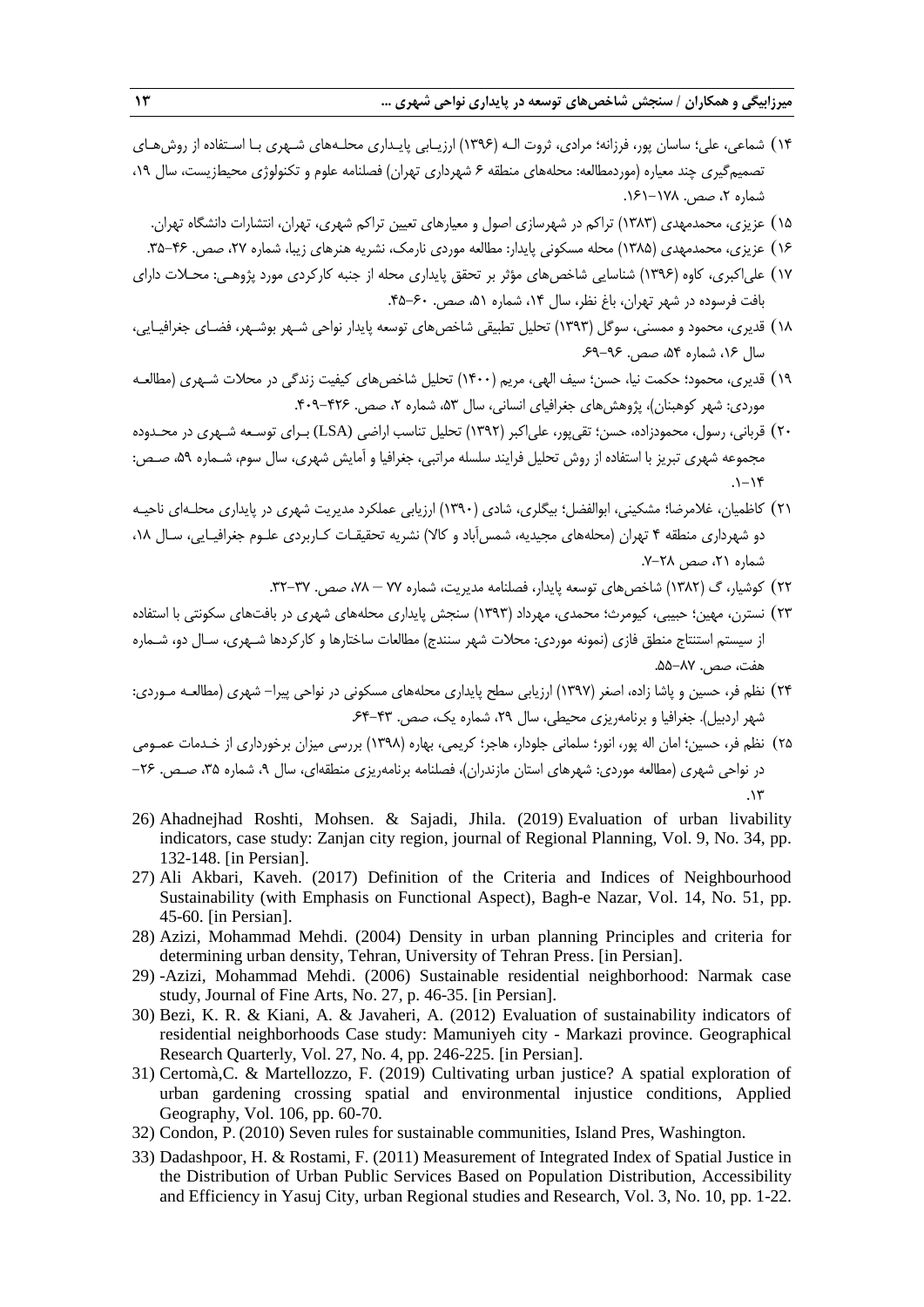[in Persian].

- 34) Ebrahimzadeh, I. & Istgaldi, M. & Hajizadeh, F. (2019) Analysis and Prioritization of Indicators of Urban Development Strategy In the neighborhoods of the eight district of Shiraz, Geographyand Sustainability of Envirnment, Vol. 9, No. 30, pp. 1-17. [in Persian].
- 35) Ghadiri, M. & Mamasani, S. (2014) Comparative analysis of indicators of sustainable development in Bushehr city, geographical space, Vol. 16, No. 54, pp. 96-69 . [in Persian].
- 36) Ghorbani, R. & Mahmoudzadeh, H. & Taghipour, A. A. (2013) Land Fitness Analysis (LSA) for Urban Development in Tabriz Urban Complex Using Hierarchical Process Analysis, Geography and Urban Planning, Vol. 3, No. 59, pp. 1-14 . [in Persian].
- 37) Kaur, H. & Garg, P. (2019) Urban sustainability assessment tools: A review, Journal of Cleaner Production, Vol. 210, PP. 146-158.
- 38) Kazemian, G. & Meshkini, A. & Bigleri, S. (2011) Evaluating the performance of urban management in the sustainability of neighborhoods in the second district of Tehran's 4th district (Majidieh, Shamsabad and Kala neighborhoods) Journal of Applied Research in Geographical Sciences, Vol. 18, No. 21, pp. 28-7. [in Persian].
- 39) Koushiar, G. (2003) Indicators of Sustainable Development, Management Quarterly, No. 77-78, pp. 37-32. [in Persian].
- 40) Mahin, Nastarn. & Kiomarth, Habibi. & Mardad Mohammadi. (2014) Measuring the Sustainability of Urban Neighborhoods in Residential Tissues Using Fuzzy Logic Inference System (Case Study: Sanandaj Neighborhoods), urban structure and function studies, Vol. 2, No. 7, pp.55-87.
- 41) Nazmfar, Hosein. & Amanolapour, Anvar. & Salmani Jelodar, Hajar. & Karimi, Bahare. (2019) The survey of urban public services (Case of study: Mazandaran city), Journal of Regional Planning, Vol. 9, No. 35, pp.13-26.
- 42) Nazmfar, Hossein. & Pashazadeh, Asghar. (2018) Assessing the Sustainability of Residential Neighborhoods in Peri-urban Areas,Geography and Environmental Planning, Vol. 29, No. 1, pp.43-64.
- 43) Porvazan, Idris; Korke Abadi, Zaynab; Arghan, Abbas. (2018) Measurement of Sustainable Development Indicators for Neghborhood Sustainable Development in Mahabad Township, journal sustainable city, Vol. 1, No. 1, pp. 27-40. [in Persian].
- 44) Pour Mohammadi, Mohammad Reza. & Sadr Mousavi, Mirstar. & Madadi, Samad. (2019) Analysis and Prioritization of Urban Areas Based on Sustainable Development Indicators Using Fuzzy TOPSIS Technique Case Study: Tabriz Metropolis, Geographical Space Quarterly, Vol. 19, No. 65, pp. 127-149. [in Persian].
- 45) Power, A. (2004) Sustainable communities and sustainable development, sustainable development Commission, London.
- 46) Salimi Sobhan, Mohammad Reza. & Ebrahimzadeh, Eisa. & Mansoori, Kamran. (2019) Review and Analysis of Urban Development Strategy Indicators (CDS) (Case Study: Kazeroon City),journal of studies of Human settlement planning, Vol. 14, No. 2, pp. 427- 440. [in Persian].
- 47) Sasanpour, F. & Movahed, A. & Mostafavi sahib, S. & Yousefi Fshky, M. (2014) Evaluating sustainability urban neighborhoods in the neighborhoods of SAQEZ City, Geographical Urban Planning Research, Vol. 2, No. 1, pp. 73-94. [in Persian].
- 48) Schouten, M, A. & Mathenge, R. (2010) Communal sanitation alternatives for slums: A case study of Kibera, Kenya, Physics and Chemistry of the Earth, Vol.35, No. 13, pp. 815- 822.
- 49) Shamaie, Ali. & Sasanpour, Farzaneh.& Moradie, Servat-o-allah. (2017) The Analysis of Urban Neighborhoods Sustainability by Using of Multi-criteria Decision-making Methods (Case Study: 6th Region Neighborhoods of Tehran),journal of Environmental Science and Technology, Vol. 19, No. 2, p. 161-178. [in Persian].
- 50) Shaterian, M. & Mohammadi, A. & Momen Beyk, Z. (2017) Investigating the effect of social and physical criteria on the empowerment of urban neighborhoods (Case study: Bazaar neighborhood of Kashan), Spatial Planning (Geography), Vol. 7, No. 1, p. 1-21. [in Persian].
- 51) Smith,James H. & Briers,Gray E. (2001) Quality of Life of Scholarship Recipients